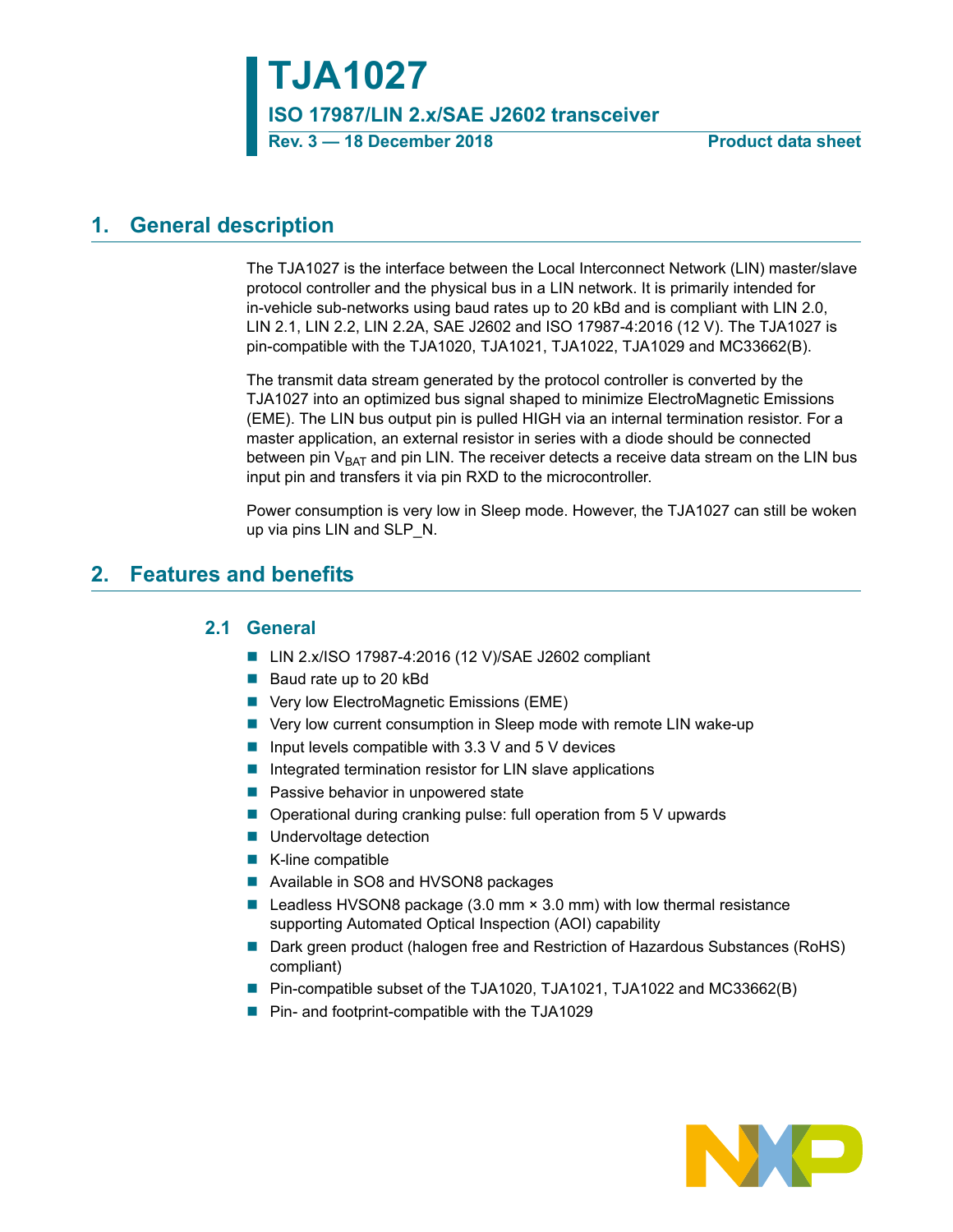### <span id="page-1-0"></span>**2.2 Protection**

- Very high ElectoMagnetic Immunity (EMI)
- Very high ESD robustness:  $±8$  kV according to IEC 61000-4-2 for pins LIN and V<sub>BAT</sub>
- $\blacksquare$  Bus terminal and battery pin protected against transients in the automotive environment (ISO 7637)
- Bus terminal short-circuit proof to battery and ground
- **Thermally protected**
- Initial transmit data  $(TXD)$  dominant check

## <span id="page-1-1"></span>**3. Quick reference data**

| Table 1.               | <b>Quick reference data</b>     |                                                                        |            |                          |            |             |
|------------------------|---------------------------------|------------------------------------------------------------------------|------------|--------------------------|------------|-------------|
| Symbol                 | <b>Parameter</b>                | <b>Conditions</b>                                                      | <b>Min</b> | <b>Typ</b>               | <b>Max</b> | <b>Unit</b> |
| V <sub>BAT</sub>       | battery supply voltage          | limiting values                                                        | $-0.3$     | $\overline{a}$           | $+42$      | V           |
|                        |                                 | operating range                                                        | 5          | $\overline{\phantom{0}}$ | 18         | V           |
| $I_{BAT}$              | battery supply current          | Sleep mode; $V_{LIN} = V_{BAT}$ ; $V_{SLP N} = 0 V$                    | 2.5        | 7                        | 10         | μA          |
|                        |                                 | Standby mode; $V_{LIN} = V_{BAT}$ ; $V_{SLP N} = 0 V$                  | 2.5        | 7                        | 10         | μA          |
|                        |                                 | Normal mode; $V_{LIN} = V_{BAT}$ ; $V_{SLP N} = 5 V$ ;<br>$VTXD = 5 V$ | 200        | 800                      | 1600       | μA          |
| <b>V<sub>LIN</sub></b> | voltage on pin LIN              | limiting value with respect to GND and<br>V <sub>BAT</sub>             | $-42$      | ۰                        | $+42$      | V           |
| <b>VESD</b>            | electrostatic discharge voltage | on pin LIN; according to IEC 61000-4-2                                 | $-8$       | ۰                        | +8         | kV          |
| $T_{\nu i}$            | virtual junction temperature    | limiting value                                                         | $-40$      |                          | $+150$     | °C          |

## <span id="page-1-2"></span>**4. Ordering information**

#### **Table 2. Ordering information**

| Type number  | Package         |                                                                                                                      |          |  |  |  |
|--------------|-----------------|----------------------------------------------------------------------------------------------------------------------|----------|--|--|--|
|              | <b>Name</b>     | <b>Description</b>                                                                                                   | Version  |  |  |  |
| TJA1027T/20  | SO <sub>8</sub> | plastic small outline package; 8 leads; body width 3.9 mm                                                            | SOT96-1  |  |  |  |
| TJA1027TK/20 | HVSON8          | plastic thermal enhanced very thin small outline package; no leads;<br>8 terminals; body $3 \times 3 \times 0.85$ mm | SOT782-1 |  |  |  |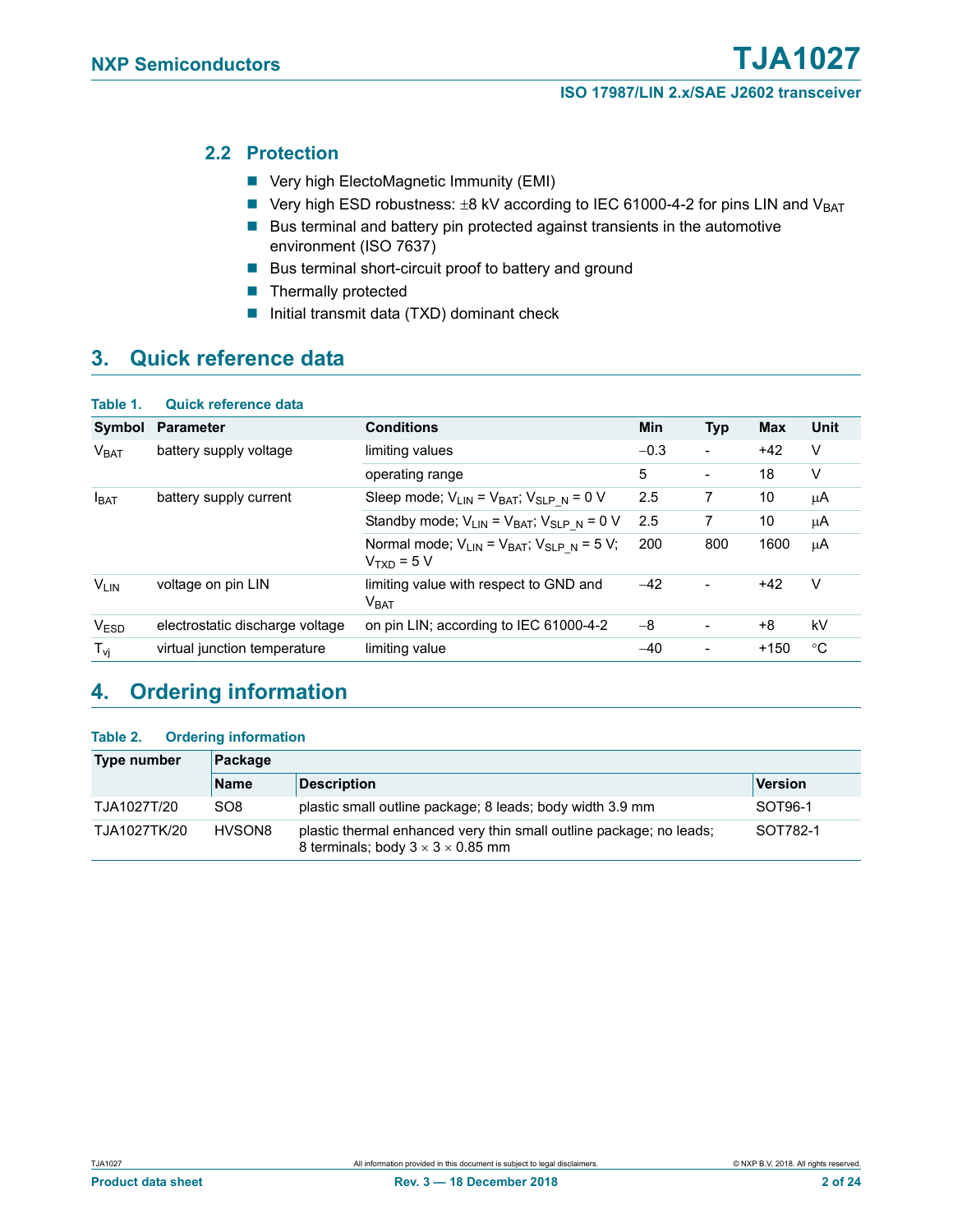## <span id="page-2-0"></span>**5. Block diagram**

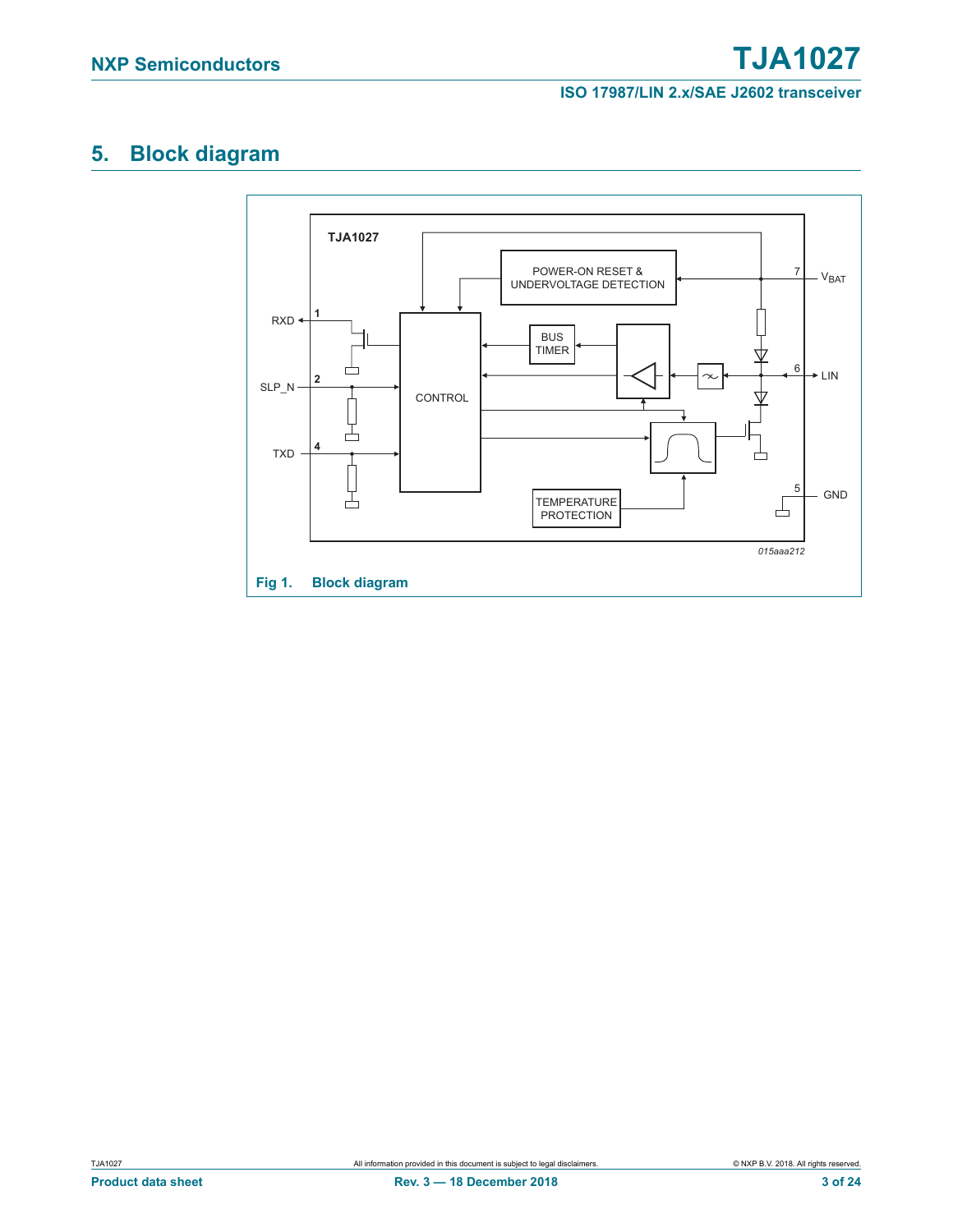## <span id="page-3-2"></span><span id="page-3-1"></span>**6. Pinning information**

### **6.1 Pinning**



### <span id="page-3-3"></span>**6.2 Pin description**

#### **Table 3. Pin description**

| Symbol           | <b>Pin</b> | <b>Description</b>                                                 |
|------------------|------------|--------------------------------------------------------------------|
| <b>RXD</b>       | 1          | receive data output (open-drain); active LOW after a wake-up event |
| SLP N            | 2          | sleep control input (active LOW); resets wake-up request on RXD    |
| n.c.             | 3          | not connected                                                      |
| <b>TXD</b>       | 4          | transmit data input                                                |
| <b>GND</b>       | 5[1]       | ground                                                             |
| <b>LIN</b>       | 6          | LIN bus line input/output                                          |
| V <sub>BAT</sub> |            | battery supply                                                     |
| n.c.             | 8          | not connected                                                      |
|                  |            |                                                                    |

<span id="page-3-0"></span>[1] For enhanced thermal and electrical performance, solder the exposed center pad of the HVSON8 package to board ground.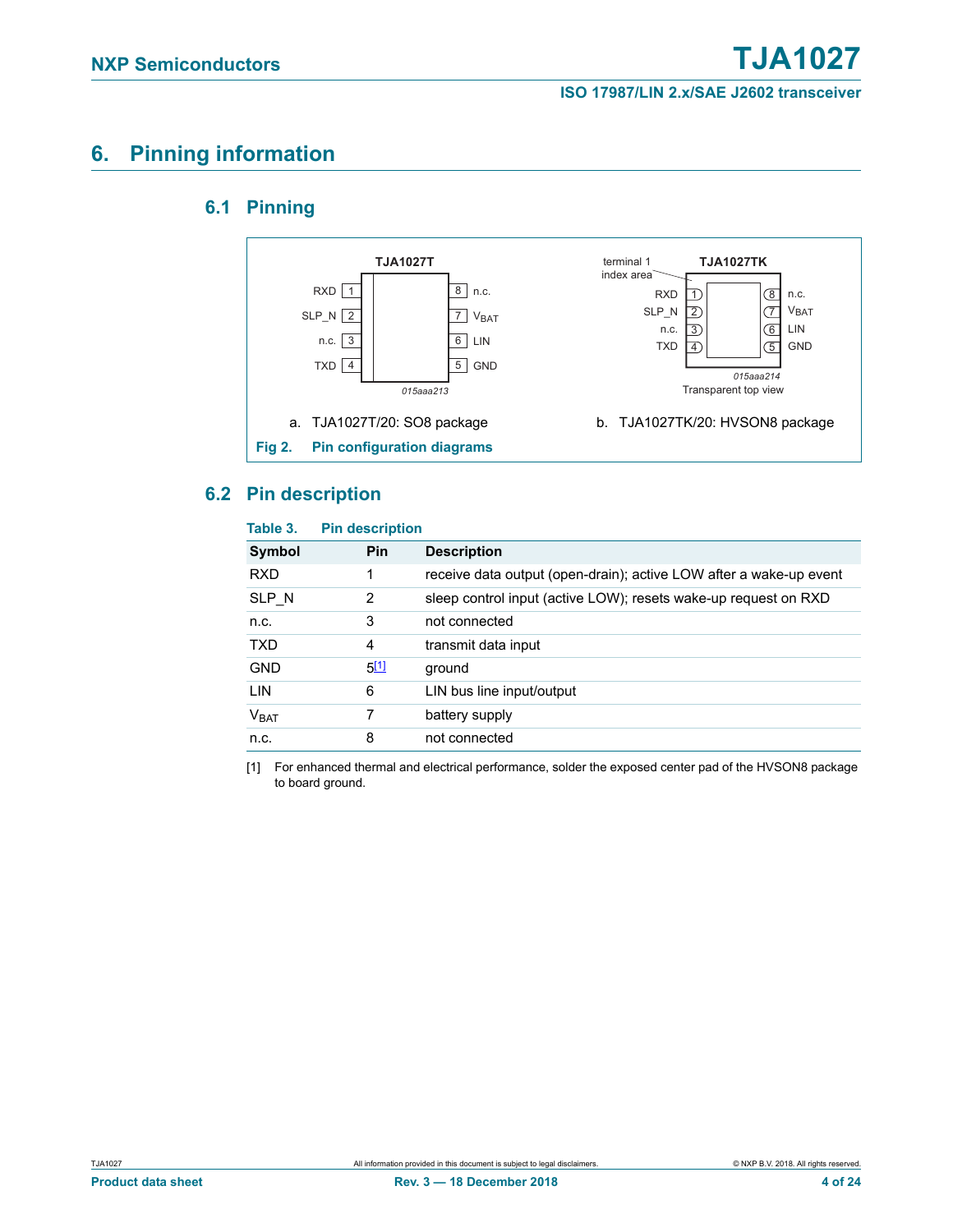## <span id="page-4-0"></span>**7. Functional description**

The TJA1027 is the interface between the LIN master/slave protocol controller and the physical bus in a LIN network. According to the Open System Interconnect (OSI) model, this is the LIN physical layer.

The LIN transceiver is optimized for, but not limited to, automotive applications with excellent ElectroMagnetic Compatibility (EMC) performance.

### <span id="page-4-1"></span>**7.1 LIN 2.x/ISO 17987-4:2016 (12 V)/SAE J2602 compliant**

The TJA1027 is fully LIN 2.0, LIN 2.1, LIN 2.2, LIN 2.2A, SAE J2602 and ISO 17987-4:2016 (12 V) compliant. The LIN physical layer is independent of higher OSI model layers (e.g. the LIN protocol). Consequently, nodes containing an ISO 17987-4:2016 (12 V) compliant physical layer can be combined, without restriction, with LIN physical layer nodes that comply with earlier revisions (LIN 1.0, LIN 1.1, LIN 1.2, LIN 1.3, LIN 2.0, LIN 2.1, LIN 2.2 and LIN 2.2A).

### <span id="page-4-2"></span>**7.2 Operating modes**

The TJA1027 supports modes for normal operation (Normal mode) and very-low-power operation (Sleep mode). An intermediate wake-up mode between Sleep and Normal modes is also supported (Standby mode). The state diagram is shown in [Figure 3.](#page-5-0)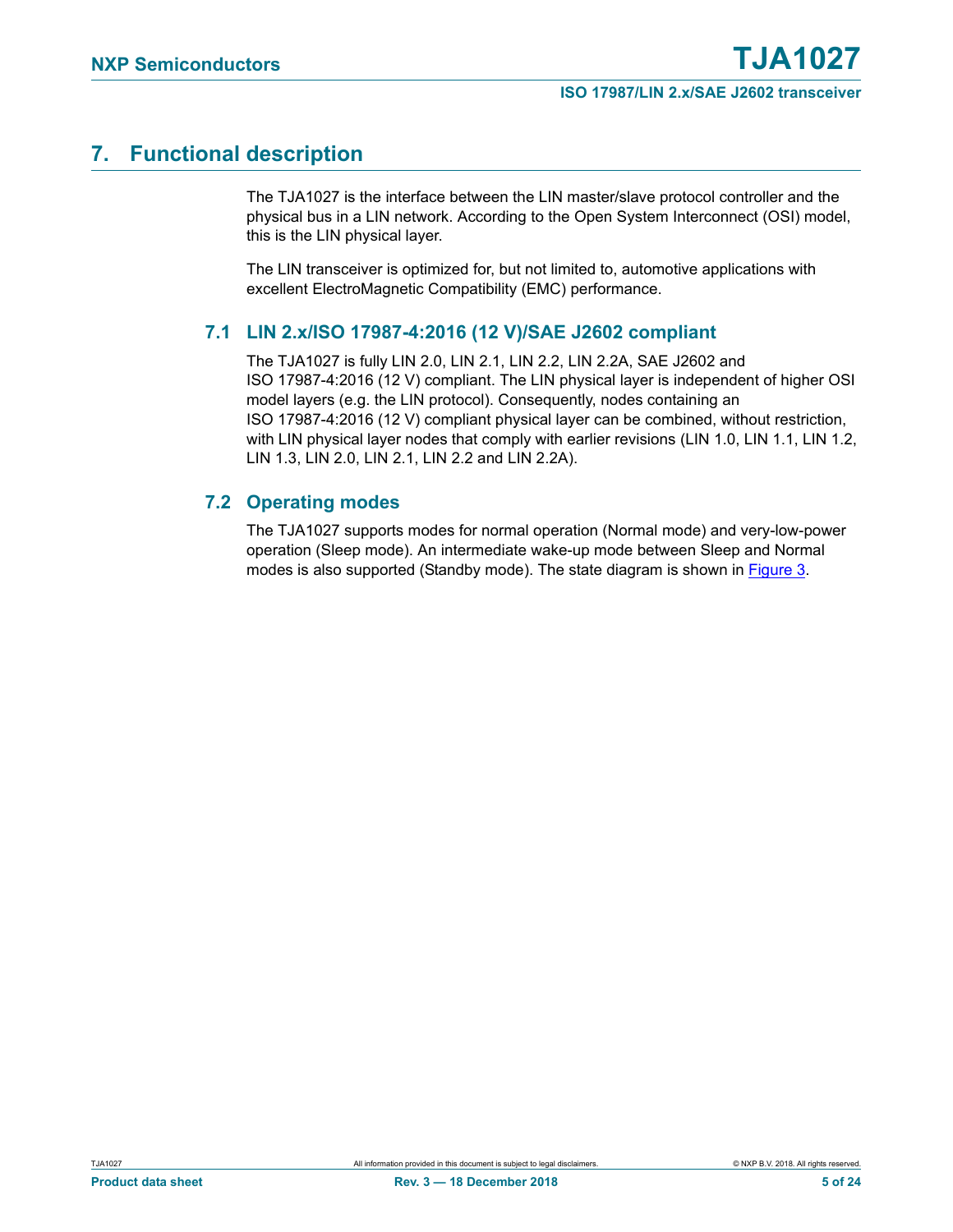

#### <span id="page-5-0"></span>**Table 4. Operating modes**

| <b>Mode</b>            | <b>SLP N</b> | <b>RXD</b>                                   | <b>Transmitter</b>         | <b>Description</b>                             |
|------------------------|--------------|----------------------------------------------|----------------------------|------------------------------------------------|
| Reset                  | x            | floating                                     | off                        | all inputs ignored; all outputs<br>drivers off |
| Sleep <sup>[1]</sup>   | 0            | floating                                     | off                        | no wake-up request detected                    |
| Standby <sup>[2]</sup> | 0            | 1 OW <sup>[3]</sup>                          | off                        | wake-up request detected                       |
| Normal                 |              | HIGH: recessive state<br>LOW: dominant state | Normal mode <sup>[4]</sup> | bus signal shaping enabled                     |

<span id="page-5-1"></span>[1] The TJA1027 enters Sleep mode after a power-on reset (e.g. after switching on  $V_{BAT}$ ).

<span id="page-5-2"></span>[2] The TJA1027 will switch automatically to Standby mode if a LIN wake-up event occurs during Sleep mode.

- <span id="page-5-3"></span>[3] The wake-up interrupt (on pin RXD) is released after a positive edge on pin SLP\_N.
- <span id="page-5-4"></span>[4] A positive edge on SLP\_N will trigger a transition to Normal mode The transmitter will be off if TXD is LOW and will be enabled as soon as TXD goes HIGH.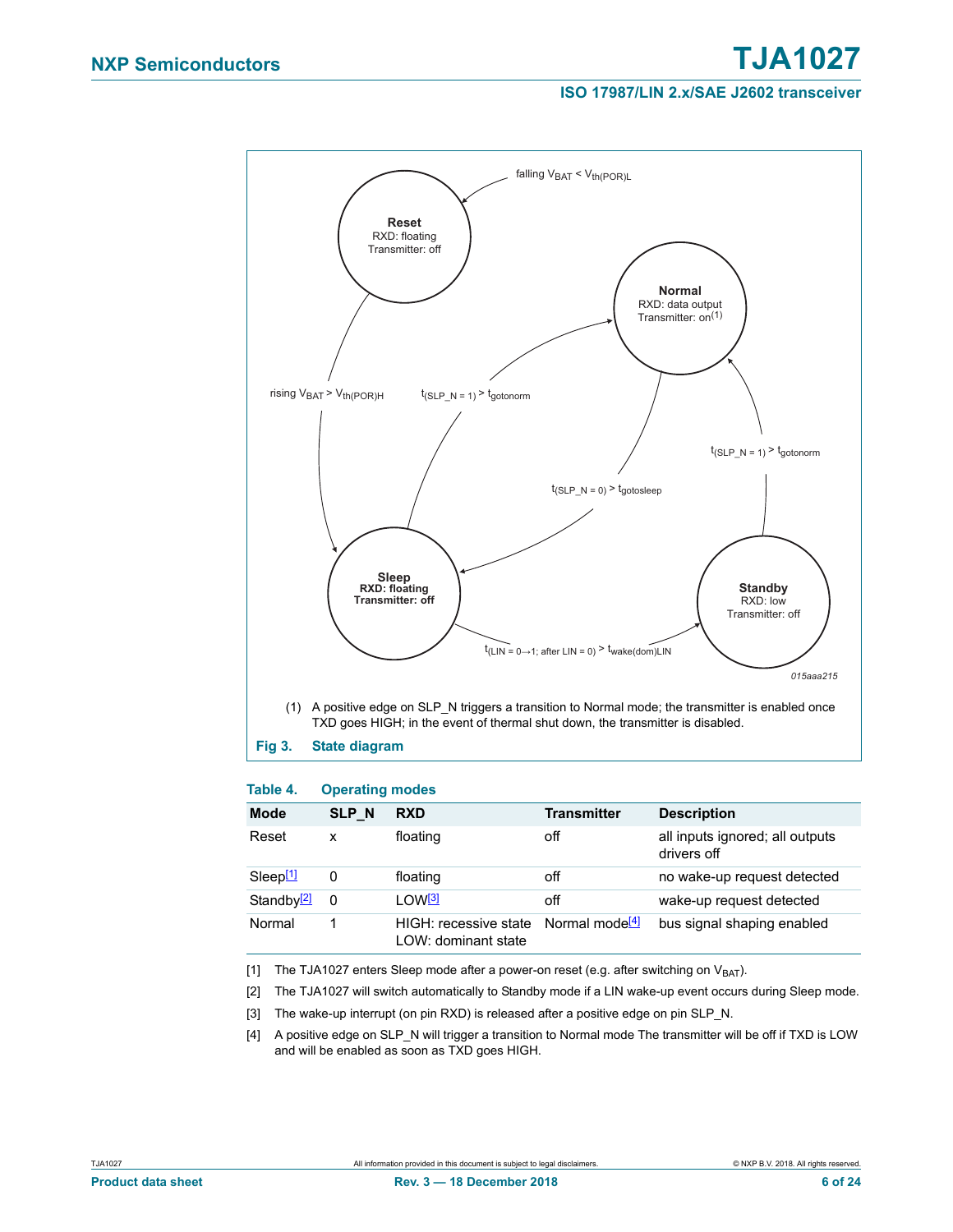### <span id="page-6-0"></span>**7.2.1 Reset mode**

When the TJA1027 is in Reset mode, it ignores all input signals and all output drivers are off. The TJA1027 switches to Reset mode when the voltage on  $V_{BAT}$  drops below the LOW-level power-on reset threshold,  $V_{th(POR)L}$ . When the voltage on  $V_{BAT}$  rises above the HIGH-level power-on reset threshold,  $V_{th(POR)H}$ , the TJA1027 switches to Sleep mode.

#### <span id="page-6-1"></span>**7.2.2 Sleep mode**

The TJA1027 consumes significantly less power in Sleep mode than in any other mode. Even though current consumption is extremely low in Sleep mode, the TJA1027 can still be woken up remotely via pin LIN or activated directly via pin SLP\_N. Filters on the receiver input (LIN) and on pin SLP\_N prevent unwanted wake-up events occurring due to automotive transients or radio frequency interference. All wake-up events must be maintained for a specific period of time  $(t_{\text{wake(dom)LIN}})$  or  $t_{\text{aotonorm}})$ .

Sleep mode is initiated by a falling edge on pin SLP N in Normal mode. The LIN transmit path is immediately disabled when pin SLP\_N goes LOW. In order to ensure the TJA1027 switches successfully to Sleep mode, the sleep command (pin SLP\_N = LOW) must be maintained for at least  $t_{\text{aotoslee}}$ .

Sleep mode activation is independent of the levels on pins LIN or TXD. So the lowest possible power consumption can be guaranteed, even when there is a continuous dominant level on pins LIN and TXD.

#### <span id="page-6-2"></span>**7.2.3 Standby mode**

Standby mode is activated automatically when a local or remote wake-up event occurs while the TJA1027 is in Sleep mode. In Standby mode, pin RXD is held LOW to provide an interrupt flag for the microcontroller.

#### <span id="page-6-3"></span>**7.2.4 Normal mode**

In Normal mode, the TJA1027 can transmit and receive data via the LIN bus.

The receiver detects the data stream on the LIN bus input pin and transfers it via pin RXD to the microcontroller (see [Figure 6](#page-14-0)): HIGH for a recessive level and LOW for a dominant level on the bus. The receiver has a supply-voltage related threshold with hysteresis and an integrated filter to suppress bus line noise.

The transmit data stream from the protocol controller is detected on pin TXD and is converted by the transmitter into an optimized bus signal shaped to minimize EME. The LIN bus output pin is pulled HIGH via an internal slave termination resistor. For a master application, an external resistor in series with a diode should be connected between pin  $V<sub>BAT</sub>$  and pin LIN (see [Figure 6\)](#page-14-0).

If pin SLP\_N is pulled HIGH while the TJA1027 is in Sleep or Standby mode, the LIN transceiver switches to Normal mode after t<sub>actonorm</sub>.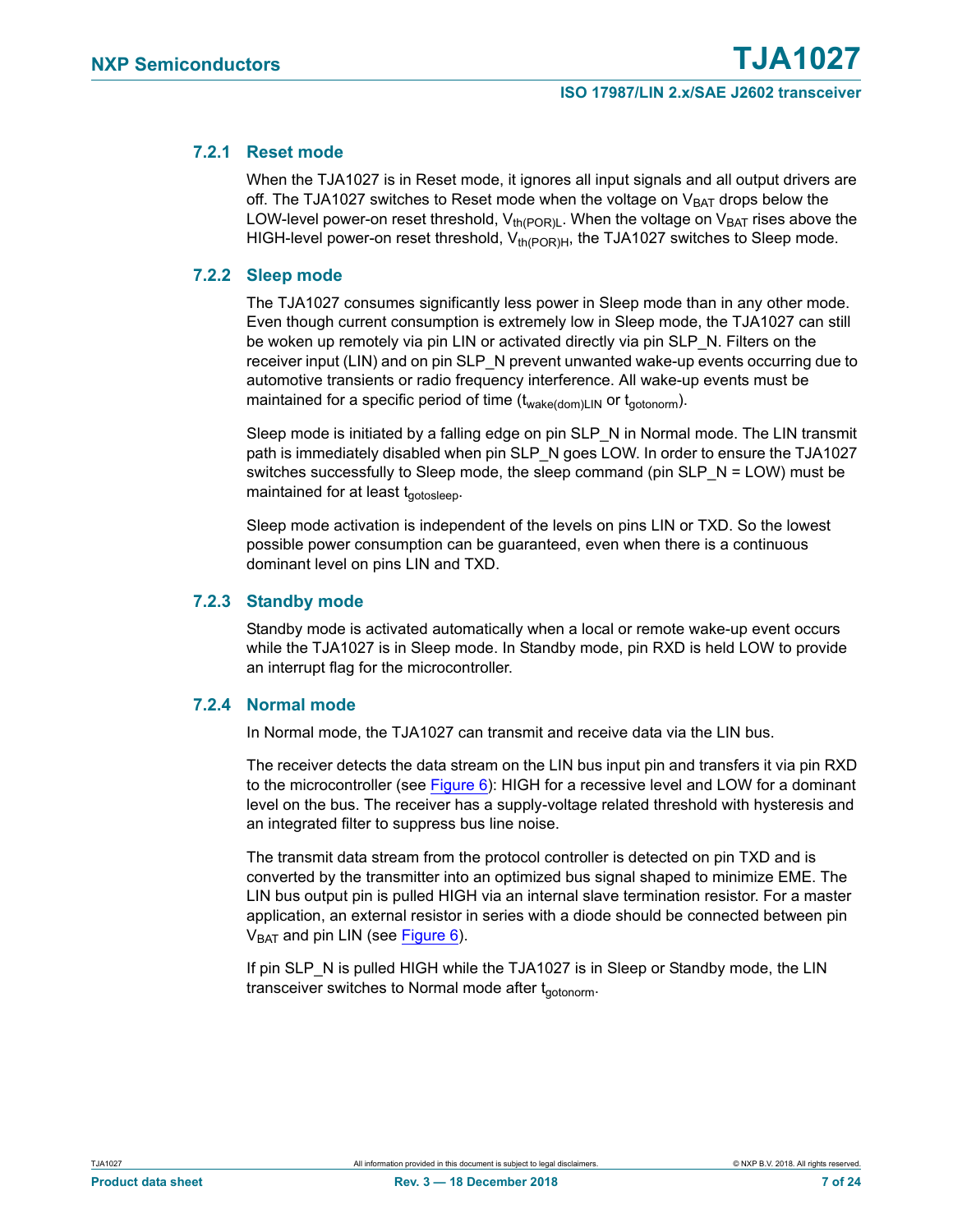### **7.3 Transceiver wake-up**

#### <span id="page-7-2"></span><span id="page-7-1"></span>**7.3.1 Remote wake-up via the LIN bus**

A falling edge on pin LIN followed by a LOW level maintained for  $t_{wake(dom)LM}$  followed by a rising edge on pin LIN triggers a remote wake-up (see [Figure 4\)](#page-7-0). It should be noted that the time period t<sub>wake(dom)LIN</sub> is measured either in Normal mode while TXD is HIGH, or in Sleep mode irrespective of the status of pin TXD.



### <span id="page-7-3"></span><span id="page-7-0"></span>**7.3.2 Wake-up via pin SLP\_N**

If SLP\_N is held HIGH for t<sub>actonorm</sub>, the TJA1027 will switch from Sleep mode to Normal mode.

### <span id="page-7-4"></span>**7.4 Operation during automotive cranking pulses**

TJA1027 remains fully operational during automotive cranking pulses because the LIN transceiver is fully specified down to  $V_{BAT} = 5 V$ .

#### <span id="page-7-5"></span>**7.5 Operation when supply voltage is outside specified operating range**

If  $V_{BAT}$  > 18 V or  $V_{BAT}$  < 5 V, the TJA1027 may remain operational, but parameter values cannot be guaranteed to remain within the operation ranges specified in [Table 7](#page-10-0) and [Table 8.](#page-12-0)

In Normal mode:

- **•** If the input level on pin TXD is HIGH, the LIN transmitter output on pin LIN will be recessive.
- **•** If the input level on pin LIN is recessive, the receiver output on pin RXD will be HIGH.
- If the voltage on pin  $V_{BAT}$  rises to 27 V (e.g. during an automotive jump start), the total LIN network pull-up resistance should be greater than  $680 \Omega$  and the total LIN network capacitance should be less than 6.8 nF to ensure reliable LIN data transfer.
- If the voltage on pin V<sub>BAT</sub> drops below the LOW-level V<sub>BAT</sub> LOW threshold, V<sub>th(VBATL)L</sub>, the LIN transmit path is interrupted and the LIN output remains recessive. The LIN transmit path is switched on again when  $V_{BAT}$  rises above  $V_{th(VBATL)H}$  and the input to pin TXD is recessive.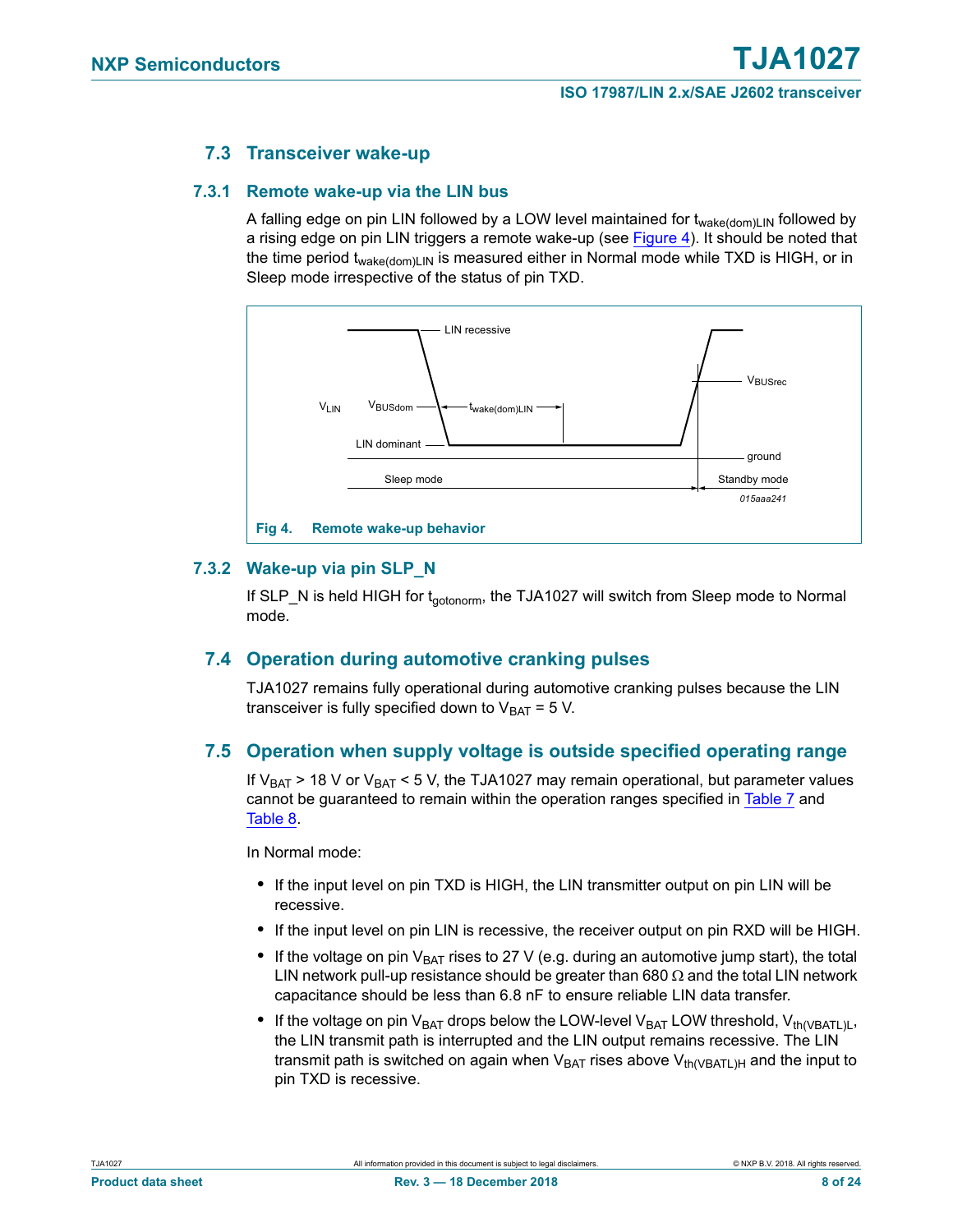If the voltage on pin V<sub>BAT</sub> drops below the LOW-level power-on reset threshold, V<sub>th(POR)L</sub>, the TJA1027 switches to Reset mode (i.e. all output drivers are disabled and all inputs are ignored). The TJA1027 switches to Sleep mode if  $V_{BAT} > V_{th (POR)H}$ .

### <span id="page-8-0"></span>**7.6 Fail-safe features**

Pin TXD provides a pull-down to GND in order to force a predefined level on the transmit data input if the pin is disconnected.

Pin SLP\_N provides a pull-down to GND in order to force the transceiver into Sleep mode if pin SLP\_N is disconnected.

Pin RXD is set floating if  $V_{BAT}$  is disconnected.

The current in the transmitter output stage is limited in order to protect the transmitter against short circuits to pins  $V_{BAT}$  or GND.

A loss of power (pins  $V_{BAT}$  and GND) has no impact on the bus line or on the microcontroller. No reverse currents flow from the bus into pin LIN. The current path from  $V_{BAT}$  to LIN via the integrated LIN slave termination resistor remains. The LIN transceiver can be disconnected from the power supply without influencing the LIN bus.

The output driver on pin LIN is protected against overtemperature conditions. If the junction temperature exceeds the shutdown junction temperature,  $T_{i(\text{sd})}$ , the thermal protection circuit disables the output driver. The driver is enabled again when the junction temperature falls below  $T_{j(sd)}$  and pin TXD is recessive.

The initial TXD dominant check prevents the bus line from being driven to a permanent dominant state (blocking all network communications) if pin TXD is forced permanently LOW by a hardware and/or software application failure. The TXD input level is checked after a transition to Normal mode. If TXD is LOW, the transmit path will remain disabled and will only be enabled when TXD goes HIGH.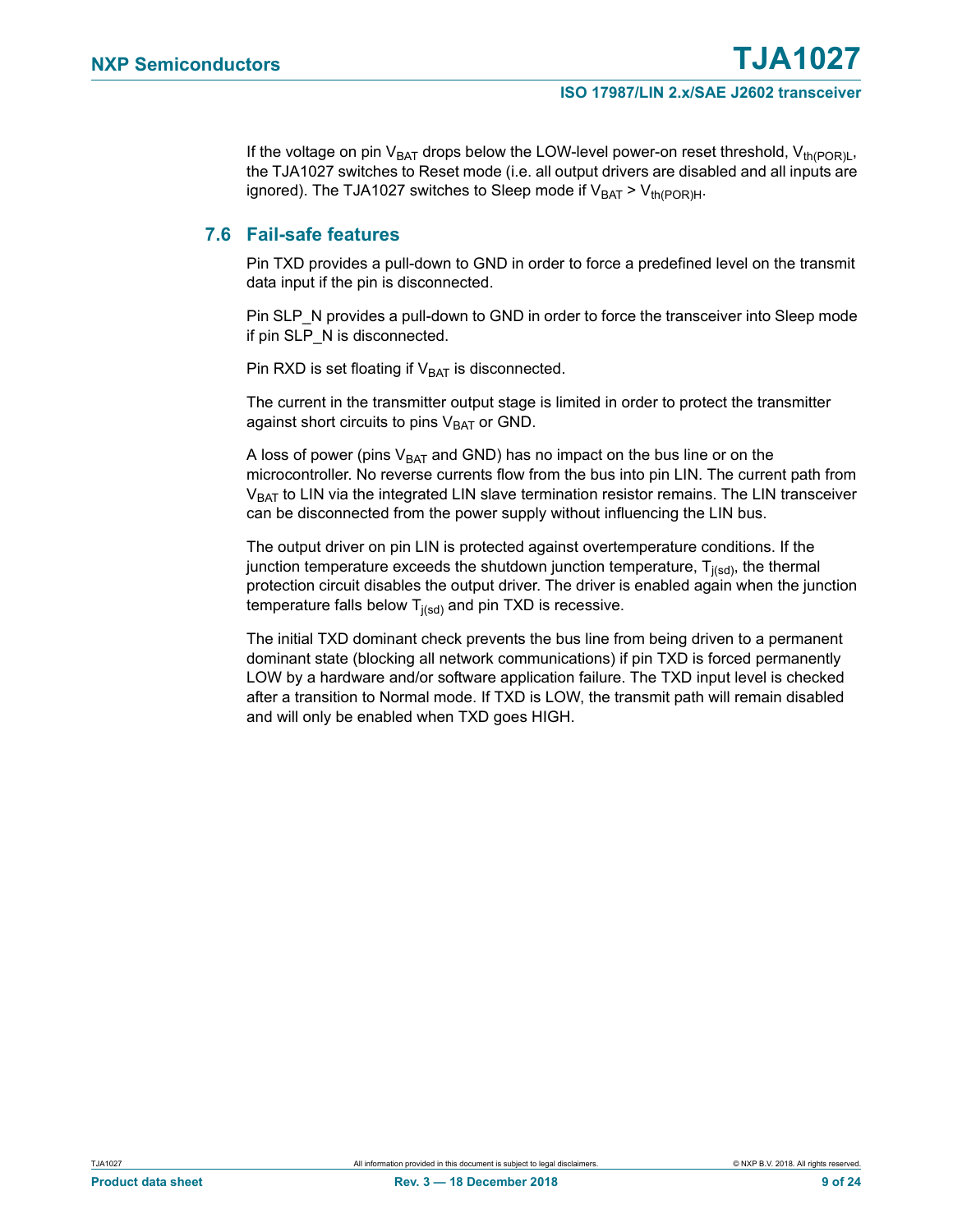## <span id="page-9-4"></span>**8. Limiting values**

#### **Table 5. Limiting values**

*In accordance with the Absolute Maximum Rating System (IEC 60134). All voltages are referenced to pin GND, unless otherwise specified. Positive currents flow into the IC.*

| Symbol                 | <b>Parameter</b>                | <b>Conditions</b>                 | Min                 | <b>Max</b> | Unit        |
|------------------------|---------------------------------|-----------------------------------|---------------------|------------|-------------|
| V <sub>BAT</sub>       | battery supply voltage          |                                   | $-0.3$              | $+42$      | V           |
| <b>V<sub>TXD</sub></b> | voltage on pin TXD              |                                   | $-0.3$              | $+7$       | V           |
| <b>V<sub>RXD</sub></b> | voltage on pin RXD              |                                   | $-0.3$              | $+7$       | V           |
| $V_{SLP_N}$            | voltage on pin SLP N            |                                   | $-0.3$              | $+7$       | V           |
| $V_{LIN}$              | voltage on pin LIN              | with respect to GND and $V_{BAT}$ | $-42$               | $+42$      | V           |
| <b>VESD</b>            | electrostatic discharge voltage |                                   |                     |            |             |
|                        | according to IEC 61000-4-2      | on pins LIN and $V_{BAT}$         | $11 - 8$            | $+8$       | kV          |
|                        | human body model                | on pins LIN and $V_{BAT}$         | $\boxed{2}$ -8      | $+8$       | kV          |
|                        |                                 | on pins TXD, RXD and SLP N        | $\boxed{2}$ -2      | $+2$       | kV          |
|                        | charge device model             | all pins                          | $-750$              | $+750$     | V           |
|                        | machine model                   | all pins                          | $\frac{3}{2}$ -200  | $+200$     | $\vee$      |
| $T_{\mathsf{vi}}$      | virtual junction temperature    |                                   | $\frac{[4]}{2}$ -40 | $+150$     | $^{\circ}C$ |
| $T_{\text{stg}}$       | storage temperature             |                                   | $-55$               | $+150$     | °C          |

<span id="page-9-0"></span>[1] Equivalent to discharging a 150 pF capacitor through a 330  $\Omega$  resistor.

<span id="page-9-1"></span>[2] Equivalent to discharging a 100 pF capacitor through a 1.5 k $\Omega$  resistor.

<span id="page-9-2"></span>[3] Equivalent to discharging a 200 pF capacitor through a 10  $\Omega$  resistor and a 0.75  $\mu$ H coil.

<span id="page-9-3"></span>[4] Junction temperature in accordance with IEC 60747-1. An alternative definition is: T<sub>j</sub> = T<sub>amb</sub> + P × R<sub>th(j-a)</sub>, where R<sub>th(j-a)</sub> is a fixed value. The rating for T<sub>vj</sub> limits the allowable combinations of power dissipation (P) and ambient temperature (T<sub>amb</sub>).

## <span id="page-9-5"></span>**9. Thermal characteristics**

#### **Table 6. Thermal characteristics**

*According to IEC 60747-1.*

| Symbol        | <b>Parameter</b>                            | <b>Conditions</b>           | <b>Typ</b> | Unit |
|---------------|---------------------------------------------|-----------------------------|------------|------|
| $R_{th(i-a)}$ | thermal resistance from junction to ambient | SO8 package; in free air    | 145        | K/W  |
|               |                                             | HVSON8 package; in free air | 50         | K/W  |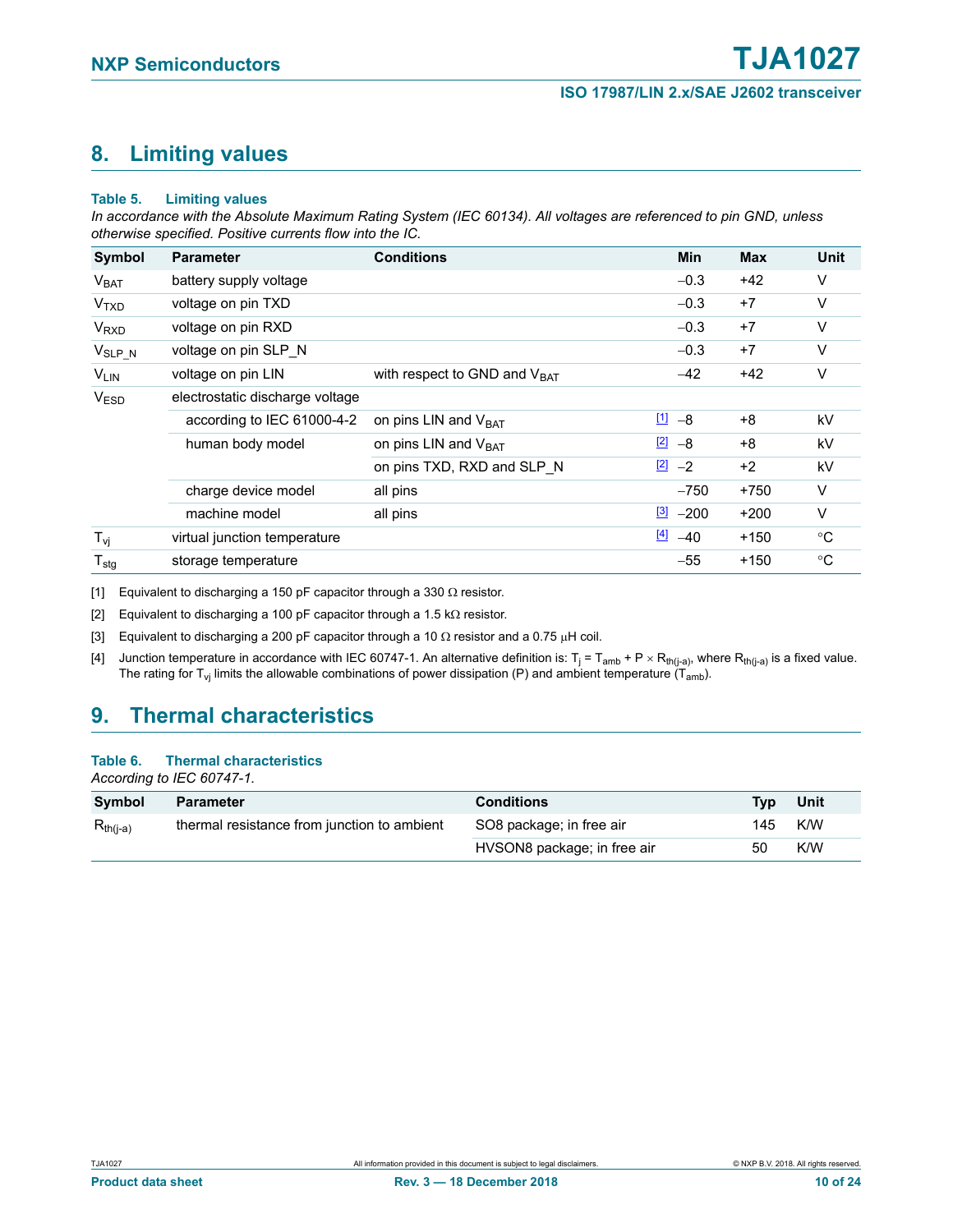## <span id="page-10-1"></span>**10. Static characteristics**

#### <span id="page-10-0"></span>**Table 7. Static characteristics**

 $V_{BAT}$  = 5 V to 18 V; T<sub>Vj</sub> = -40 °C to +150 °C; R<sub>L(LIN-VBAT)</sub> = 500  $\Omega$ ; all voltages are referenced to pin GND; positive currents *flow into the IC; typical values are given at VBAT = 12 V; unless otherwise specified[.\[1\]](#page-11-1)*

| <b>Symbol</b>               | <b>Parameter</b>                                             | <b>Conditions</b>                                                                        | Min                   | <b>Typ</b>               | Max                      | Unit        |
|-----------------------------|--------------------------------------------------------------|------------------------------------------------------------------------------------------|-----------------------|--------------------------|--------------------------|-------------|
| <b>Supply</b>               |                                                              |                                                                                          |                       |                          |                          |             |
| V <sub>BAT</sub>            | battery supply voltage                                       |                                                                                          | 5                     | $\overline{\phantom{a}}$ | 18                       | V           |
| $I_{BAT}$                   | battery supply current                                       | Sleep mode; bus recessive;<br>$V_{LIN} = V_{BAT}$ ; $V_{SLP N} = 0 V$                    | 2.5                   | $\overline{7}$           | 10                       | μA          |
|                             |                                                              | Sleep mode; bus dominant;<br>$V_{LIN} = 0 V$ ; $V_{BAT} = 12 V$ ;<br>$V_{SLP_N} = 0 V$   | 150                   | 400                      | 1200                     | μA          |
|                             |                                                              | Standby mode; bus recessive;<br>$V_{LIN} = V_{BAT}$ ; $V_{SLP N} = 0 V$                  | 2.5                   | $\overline{7}$           | 10                       | μA          |
|                             |                                                              | Standby mode; bus dominant;<br>$V_{LIN} = 0 V$ ; $V_{BAT} = 12 V$ ;<br>$V_{SLP_N} = 0 V$ | $\frac{[2]}{[2]}$ 100 | 300                      | 1000                     | μA          |
|                             |                                                              | Normal mode; bus recessive;<br>$V_{LIN} = V_{BAT}$ ; $V_{SLP N} = 5 V$ ;<br>$VTXD = 5 V$ | 200                   | 800                      | 1600                     | μA          |
|                             |                                                              | Normal mode; bus dominant;<br>$V_{TXD} = 0 V; V_{SLP_N} = 5 V;$<br>$V_{BAT}$ = 12 V      | 1                     | $\overline{2}$           | 4                        | mA          |
| <b>Undervoltage reset</b>   |                                                              |                                                                                          |                       |                          |                          |             |
| $V_{th(POR)L}$              | LOW-level power-on reset power-on reset<br>threshold voltage |                                                                                          | 1.6                   | 3.1                      | 3.9                      | $\mathsf V$ |
| $V_{th(POR)H}$              | HIGH-level power-on reset<br>threshold voltage               |                                                                                          | 2.3                   | 3.4                      | 4.3                      | V           |
| $V_{hys(POR)}$              | power-on reset hysteresis<br>voltage                         |                                                                                          | 120.05                | 0.3                      | $\mathbf{1}$             | $\vee$      |
| $V_{th(VBATL)L}$            | LOW-level V <sub>BAT</sub> LOW<br>threshold voltage          |                                                                                          | 3.9                   | 4.4                      | 4.7                      | V           |
| $V_{th(VBATL)H}$            | HIGH-level V <sub>BAT</sub> LOW<br>threshold voltage         |                                                                                          | 4.2                   | 4.7                      | 4.9                      | $\vee$      |
| V <sub>hys</sub> (VBATL)    | V <sub>BAT</sub> LOW hysteresis<br>voltage                   |                                                                                          | 20.15                 | 0.3                      | 0.6                      | V           |
| <b>Pins TXD and SLP_N</b>   |                                                              |                                                                                          |                       |                          |                          |             |
| V <sub>IH</sub>             | HIGH-level input voltage                                     |                                                                                          | $\overline{2}$        |                          | $\overline{7}$           | V           |
| $V_{IL}$                    | LOW-level input voltage                                      |                                                                                          | $-0.3$                |                          | $+0.8$                   | $\mathsf V$ |
| Vhys                        | hysteresis voltage                                           |                                                                                          | $\boxed{2}$ 50        | 200                      | 400                      | mV          |
| $R_{pd}$                    | pull-down resistance                                         | on TXD                                                                                   | 50                    | 125                      | 325                      | kΩ          |
|                             |                                                              | on SLP_N                                                                                 | 100                   | 250                      | 650                      | k $\Omega$  |
| <b>Pin RXD (open-drain)</b> |                                                              |                                                                                          |                       |                          |                          |             |
| $I_{OL}$                    | LOW-level output current                                     | $VRXD = 0.4 V$                                                                           | $\overline{2}$        |                          | $\overline{\phantom{0}}$ | mA          |
| I <sub>LH</sub>             | HIGH-level leakage<br>current                                |                                                                                          | $\frac{[2]}{2}$ -5    |                          | $+5$                     | μA          |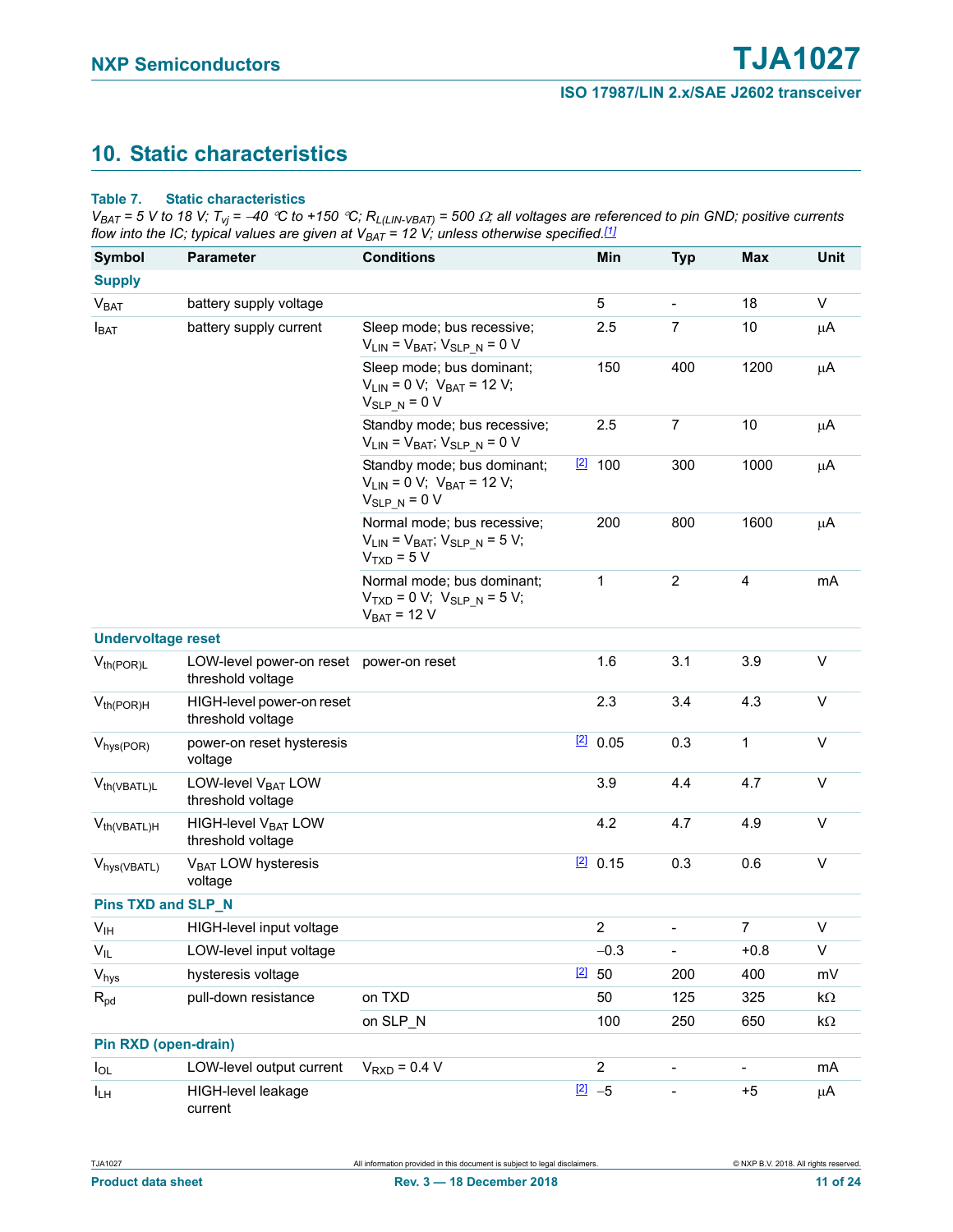#### **Table 7.** Static characteristics continued

 $V_{BAT}$  = 5 V to 18 V;  $T_{vj}$  = -40 °C to +150 °C;  $R_{L(LIN-VBAT)}$  = 500  $\Omega$ ; all voltages are referenced to pin GND; positive currents *flow into the IC; typical values are given at*  $V_{BAT} = 12$  *V; unless otherwise specified.<sup>[1]</sup>* 

| Symbol                  | <b>Parameter</b>                                                         | <b>Conditions</b>                                                                   |                                     | <b>Min</b>              | <b>Typ</b>               | <b>Max</b>              | <b>Unit</b> |
|-------------------------|--------------------------------------------------------------------------|-------------------------------------------------------------------------------------|-------------------------------------|-------------------------|--------------------------|-------------------------|-------------|
| <b>Pin LIN</b>          |                                                                          |                                                                                     |                                     |                         |                          |                         |             |
| <b>BUS_LIM</b>          | current limitation for driver<br>dominant state                          | $V_{BAT}$ = 18 V; V <sub>LIN</sub> = 18 V;<br>$V_{TxD} = 0 V$                       |                                     | 40                      |                          | 100                     | mA          |
| BUS_PAS_dom             | receiver dominant input<br>leakage current including<br>pull-up resistor | $V_{BAT}$ = 12 V; V <sub>LIN</sub> = 0 V;<br>$VTXD = 5 V$                           |                                     | $121 - 600$             |                          |                         | μA          |
| BUS_PAS_rec             | receiver recessive input<br>leakage current                              | $V_{BAT}$ = 5 V; V <sub>LIN</sub> = 18 V;<br>$V_{\text{TXD}} = 5 V$                 | $\boxed{2}$ .                       |                         | $\Omega$                 | $\mathbf{1}$            | μA          |
| <b>IBUS NO GND</b>      | loss-of-ground bus current $V_{BAT} = 18 V$ ; $V_{LIN} = 0 V$            |                                                                                     |                                     | $\boxed{2}$ -750        | $\overline{a}$           | $+10$                   | μA          |
| <b>IBUS NO BAT</b>      | loss-of-battery bus current $V_{BAT} = 0 V$ ; $V_{I IN} = 18 V$          |                                                                                     | $\boxed{2}$ .                       |                         |                          | 1                       | μA          |
| V <sub>BUSdom</sub>     | receiver dominant state                                                  |                                                                                     | $\begin{bmatrix} 2 \end{bmatrix}$ . |                         | $\overline{\phantom{0}}$ | 0.4V <sub>BAT</sub>     | V           |
| V <sub>BUSrec</sub>     | receiver recessive state                                                 |                                                                                     |                                     | $2$ 0.6V <sub>BAT</sub> |                          |                         | $\vee$      |
| V <sub>BUS</sub> CNT    | receiver center voltage                                                  | $V_{BUS CNT}$ =<br>$(V_{\text{BUSdom}} + V_{\text{BUSrec}})/2$                      |                                     | $0.475VBAT 0.5VBAT$     |                          | $0.525V_{BAT}$          | V           |
| V <sub>HYS</sub>        | receiver hysteresis voltage                                              | $V_{HYS}$ = $V_{BUSrec}$ – $V_{BUSdom}$                                             | $\boxed{2}$ -                       |                         | $\overline{a}$           | 0.175V <sub>BAT</sub> V |             |
| V <sub>SerDiode</sub>   | voltage drop at the serial<br>diode                                      | in pull-up path with $R_{\text{slave}}$ ;<br>$I_{\text{SerDiode}} = 0.9 \text{ mA}$ |                                     | [2] 0.4                 |                          | 1.0                     | $\vee$      |
| $V_{O(dom)}$            | dominant output voltage                                                  | Normal mode; $V_{TXD} = 0 V$ ;<br>$V_{BAT}$ = 7.0 V                                 | $\boxed{2}$ .                       |                         |                          | 1.4                     | V           |
|                         |                                                                          | Normal mode; $V_{TxD} = 0 V$ ;<br>$V_{BAT}$ = 18 V                                  | $\boxed{2}$ .                       |                         |                          | 2.0                     | $\vee$      |
| $R_{\text{s}lave}$      | slave resistance                                                         |                                                                                     |                                     | 20                      | 30                       | 60                      | $k\Omega$   |
| $C_{LIN}$               | capacitance on pin LIN                                                   | with respect to GND                                                                 | $\boxed{2}$ -                       |                         | ÷                        | 20                      | рF          |
| <b>Thermal shutdown</b> |                                                                          |                                                                                     |                                     |                         |                          |                         |             |
| $T_{j(sd)}$             | shutdown junction<br>temperature                                         |                                                                                     | $\boxed{2}$                         | 150                     |                          | 200                     | $^{\circ}C$ |

<span id="page-11-1"></span>[1] All parameters are guaranteed over the virtual junction temperature range by design. Factory testing uses correlated test conditions to cover the specified temperature and power supply voltage range.

<span id="page-11-0"></span>[2] Not tested in production; guaranteed by design.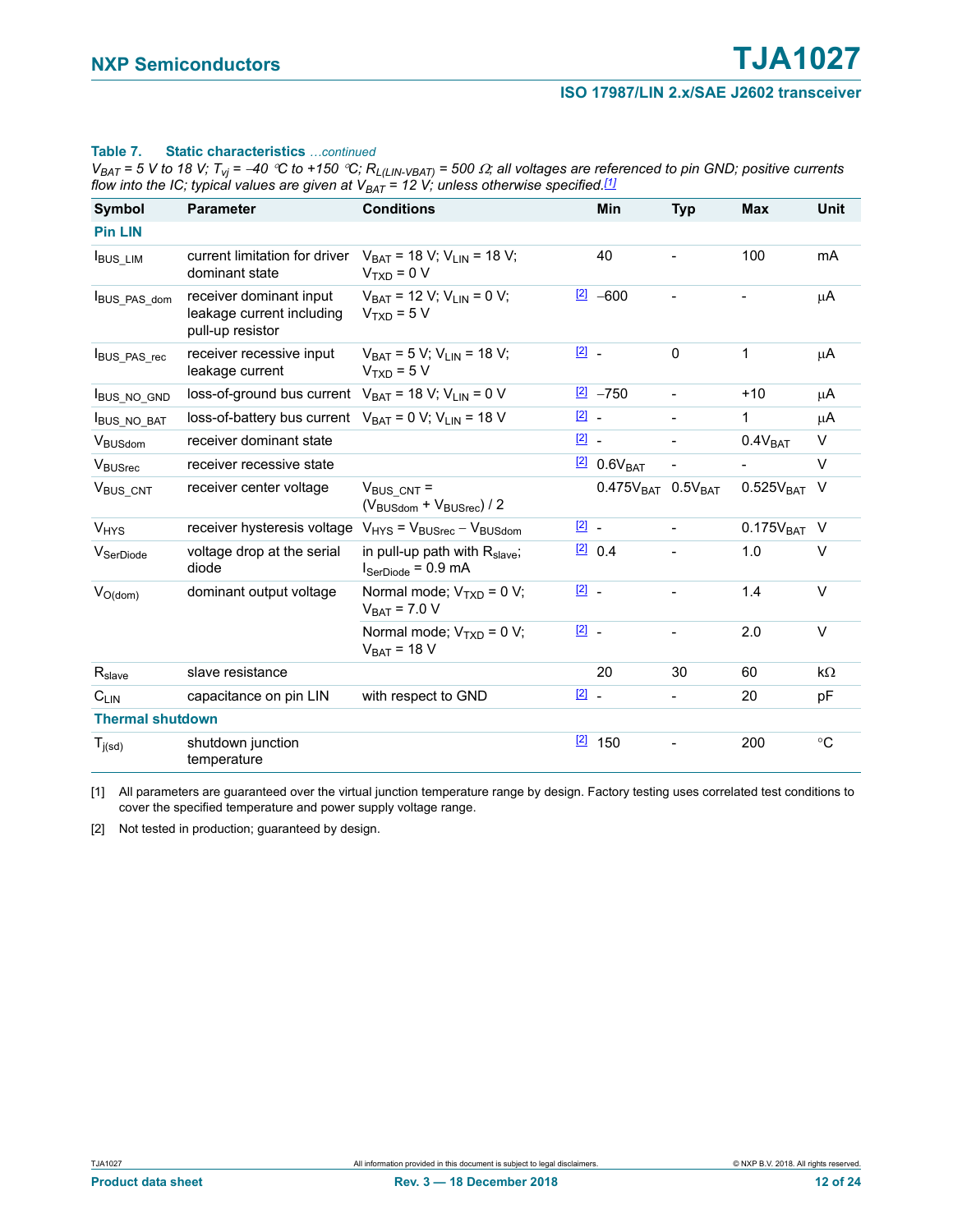## <span id="page-12-3"></span>**11. Dynamic characteristics**

#### <span id="page-12-0"></span>**Table 8. Dynamic characteristics**

 $V_{BAT}$  = 5 V to 18 V;  $T_{Vj}$  = -40 °C to +150 °C;  $R_{L(LIN-VBAT)}$  = 500  $\Omega$ ; all voltages are referenced to pin GND; positive currents *flow into the IC; typical values are given at*  $V_{BAT} = 12$  *V, unless otherwise specified.<sup>[\[1\]](#page-12-1)</sup>* 

| <b>Symbol</b>                 | <b>Parameter</b>                       | <b>Conditions</b>                                                                                                                                                |               | Min                 | <b>Typ</b>     | Max   | Unit |
|-------------------------------|----------------------------------------|------------------------------------------------------------------------------------------------------------------------------------------------------------------|---------------|---------------------|----------------|-------|------|
| <b>Duty cycles</b>            |                                        |                                                                                                                                                                  |               |                     |                |       |      |
| $\delta$ 1                    | duty cycle 1                           | $V_{th(rec)(max)} = 0.744 \times V_{BAT}$ ;<br>$V_{th(dom)(max)} = 0.581 \times V_{BAT}$ ;<br>$t_{\text{bit}}$ = 50 µs; $V_{\text{BAT}}$ = 7 V to 18 V           |               | $[2][4][5]$ 0.396 - |                |       |      |
|                               |                                        | $V_{th(rec)(max)} = 0.768 \times V_{BAT}$ ;<br>$V_{th(dom)(max)} = 0.6 \times V_{BAT}$ ;<br>$t_{\text{bit}}$ = 50 µs; $V_{\text{BAT}}$ = 5 V to 7 V              |               | $[2][4][5]$ 0.396 - |                |       |      |
| $\delta$ <sup>2</sup>         | duty cycle 2                           | $V_{th(rec)(min)} = 0.422 \times V_{BAT}$ ;<br>$V_{th(dom)(min)} = 0.284 \times V_{BAT}$ ;<br>$t_{\text{bit}}$ = 50 µs; $V_{\text{BAT}}$ = 7.6 V to 18 V         | [3][4][5]     |                     | $\overline{a}$ | 0.581 |      |
|                               |                                        | $V_{th(rec)(min)} = 0.405 \times V_{BAT}$ ;<br>$V_{th(dom)(min)} = 0.271 \times V_{BAT}$ ;<br>$t_{\text{bit}}$ = 50 µs; $V_{\text{BAT}}$ = 5.6 V to 7.6 V        | [3][4][5]     |                     |                | 0.581 |      |
| $\delta 3$                    | duty cycle 3                           | $V_{th(rec)(max)} = 0.778 \times V_{BAT}$ ;<br>$V_{th(dom)(max)} = 0.616 \times V_{BAT}$ ;<br>$t_{\text{bit}}$ = 96 µs; $V_{\text{BAT}}$ = 7 V to 18 V           |               | $[2][4][5]$ 0.417 - |                |       |      |
|                               |                                        | $V_{th(rec)(max)}$ = 0.805 $\times$ V <sub>BAT</sub> ;<br>$V_{th(dom)(max)} = 0.637 \times V_{BAT}$ ;<br>$t_{\text{bit}}$ = 96 µs; $V_{\text{BAT}}$ = 5 V to 7 V | $[2][4][5]$   | $0.417 -$           |                |       |      |
| $\delta$ 4                    | duty cycle 4                           | $V_{th(rec)(min)} = 0.389 \times V_{BAT}$ ;<br>$V_{th(dom)(min)} = 0.251 \times V_{BAT}$ ;<br>$t_{\text{bit}}$ = 96 µs; $V_{\text{BAT}}$ = 7.6 V to 18 V         | [3][4][5]     |                     |                | 0.590 |      |
|                               |                                        | $V_{th(rec)(min)} = 0.372 \times V_{BAT}$<br>$V_{th(dom)(min)} = 0.238 \times V_{BAT}$<br>$t_{\text{bit}}$ = 96 µs; $V_{\text{BAT}}$ = 5.6 V to 7.6 V            | $[3][4][5]$ _ |                     |                | 0.590 |      |
| <b>Timing characteristics</b> |                                        |                                                                                                                                                                  |               |                     |                |       |      |
| $t_{rx\_pd}$                  | receiver propagation<br>delay          | rising and falling;<br>$C_{\text{RXD}}$ = 20 pF; $R_{\text{RXD}}$ = 2.4 k $\Omega$                                                                               | $\boxed{5}$   |                     |                | 6     | μS   |
| $t_{rx\_sym}$                 | receiver propagation<br>delay symmetry | $C_{\text{RXD}}$ = 20 pF; $R_{\text{RXD}}$ = 2.4 k $\Omega$ ;<br>rising edge with respect to falling edge                                                        |               | $\boxed{5}$ -2      | $\overline{a}$ | $+2$  | μS   |
| t <sub>wake(dom)LIN</sub>     | LIN dominant wake-up<br>time           | Sleep mode                                                                                                                                                       |               | 30                  | 80             | 150   | μS   |
| t <sub>gotonorm</sub>         | go to normal time                      | time period for mode change from<br>Sleep or Standby mode to Normal<br>mode                                                                                      |               | $\overline{2}$      | 6              | 10    | μS   |
| $\mathbf{I}_{init(norm)}$     | normal mode<br>initialization time     |                                                                                                                                                                  |               | $\overline{7}$      | $\overline{a}$ | 20    | μS   |
| tgotosleep                    | go to sleep time                       | time period for mode change from<br>Normal to Sleep mode                                                                                                         |               | 2                   | 6              | 10    | μS   |

<span id="page-12-2"></span><span id="page-12-1"></span>[1] All parameters are guaranteed over the virtual junction temperature range by design. Factory testing uses correlated test conditions to cover the specified temperature and power supply voltage ranges.

[2] 
$$
\delta I, \delta J = \frac{t_{bus(rec)(min)}}{2 \times t_{bit}}
$$
. Variable  $t_{bus(rec)(min)}$  is illustrated in the LIN timing diagram in Figure 5.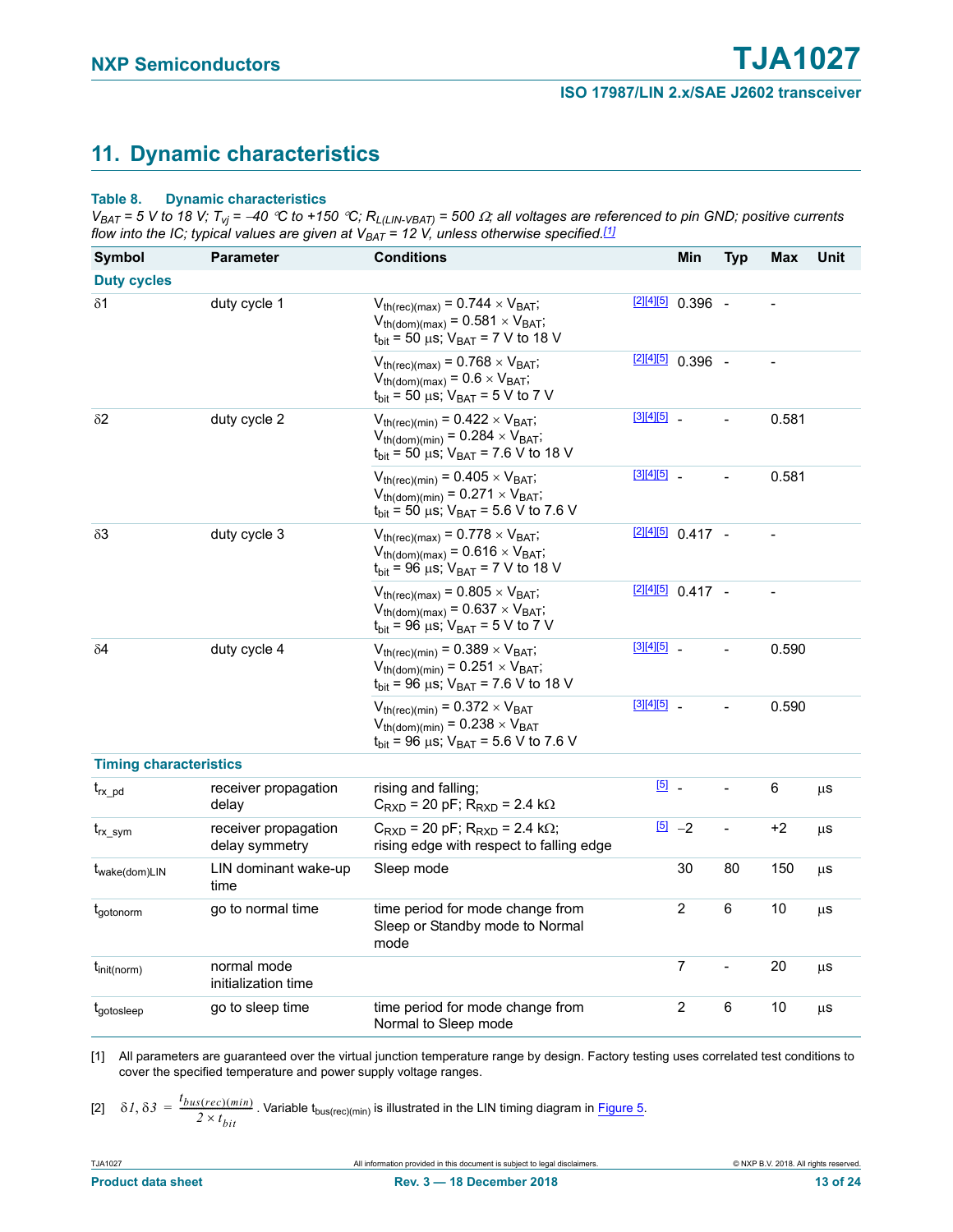- <span id="page-13-2"></span>[3]  $\delta 2, \delta 4 = \frac{t_{bus(rec)(max)}}{2 \times t_{bit}}$ . Variable  $t_{bus(rec)(max)}$  is illustrated in the LIN timing diagram in [Figure 5.](#page-13-3)
- <span id="page-13-0"></span>[4] Bus load conditions: C<sub>BUS</sub> = 1 nF and R<sub>BUS</sub> = 1 k $\Omega$ ; C<sub>BUS</sub> = 6.8 nF and R<sub>BUS</sub> = 660  $\Omega$ ; C<sub>BUS</sub> = 10 nF and R<sub>BUS</sub> = 500  $\Omega$ .
- <span id="page-13-1"></span>[5] See timing diagram in [Figure 5](#page-13-3).

<span id="page-13-3"></span>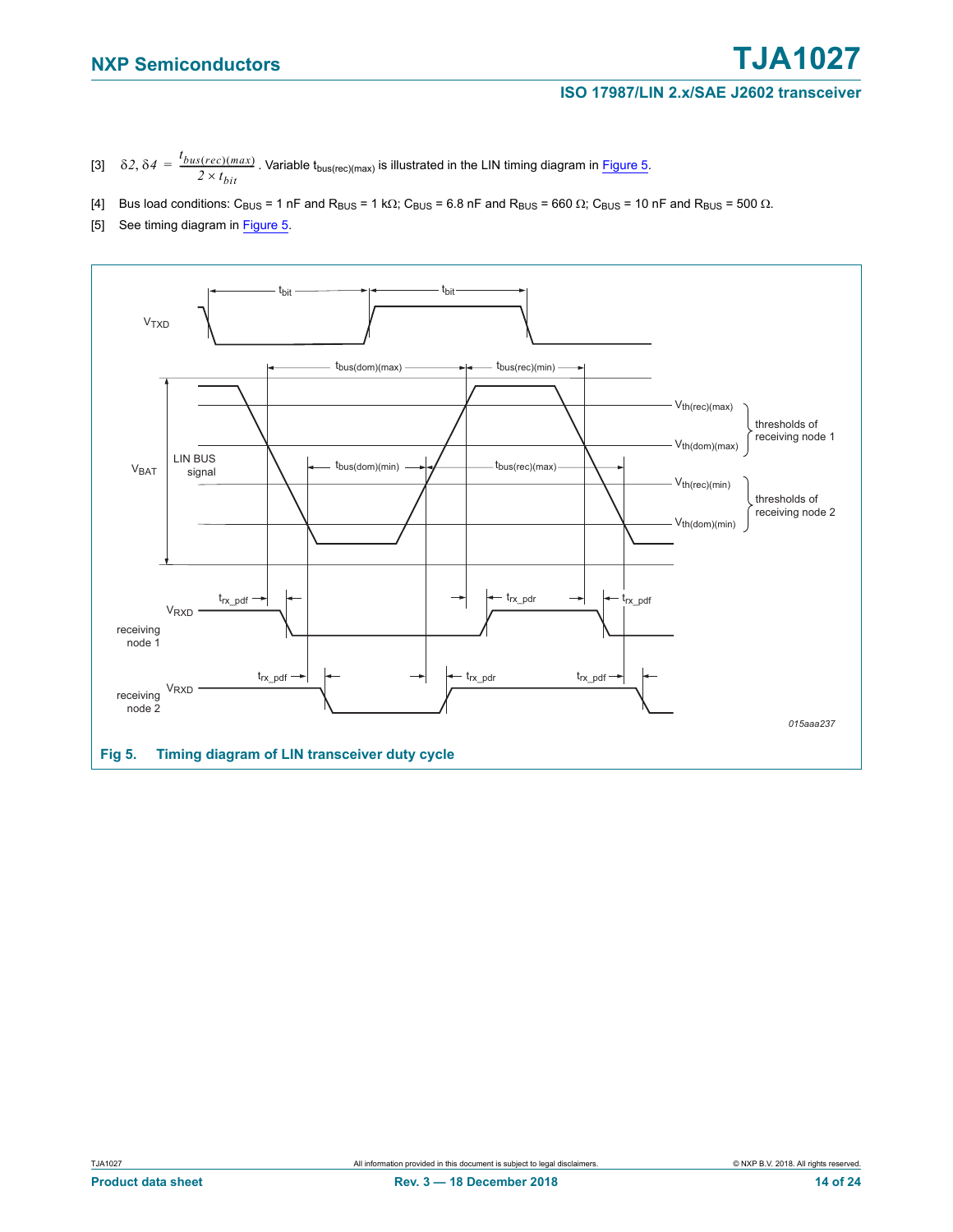## <span id="page-14-3"></span><span id="page-14-2"></span>**12. Application information**

### **12.1 Application diagram**



### <span id="page-14-4"></span><span id="page-14-1"></span><span id="page-14-0"></span>**12.2 ESD robustness according to LIN EMC test specification**

ESD robustness (IEC 61000-4-2) has been tested by an external test house according to the LIN EMC test specification (part of Conformance Test Specification Package for LIN 2.1, October 10th, 2008). The test report is available on request.

| Table 9. |  |  |  | ESD robustness (IEC 61000-4-2) according to LIN EMC test specification |
|----------|--|--|--|------------------------------------------------------------------------|
|----------|--|--|--|------------------------------------------------------------------------|

| Pin              | <b>Test configuration</b>                          | Value | Unit |
|------------------|----------------------------------------------------|-------|------|
| Lin              | no capacitor connected to LIN pin                  | ±13   | kV   |
|                  | 220 pF capacitor connected to LIN pin              | $+12$ | kV   |
| V <sub>BAT</sub> | 100 nF capacitor connected to $V_{\text{BAT}}$ pin | > 115 | kV   |

### **12.3 Hardware requirements for LIN interfaces in automotive applications**

The TJA1027 satisfies the "Hardware Requirements for LIN, CAN and FlexRay Interfaces in Automotive Applications", Version 1.1, December 2009.

## <span id="page-14-7"></span><span id="page-14-6"></span><span id="page-14-5"></span>**13. Test information**

### **13.1 Quality information**

This product has been qualified in accordance with the Automotive Electronics Council (AEC) standard *Q100 Rev-G - Failure mechanism based stress test qualification for integrated circuits*, and is suitable for use in automotive applications.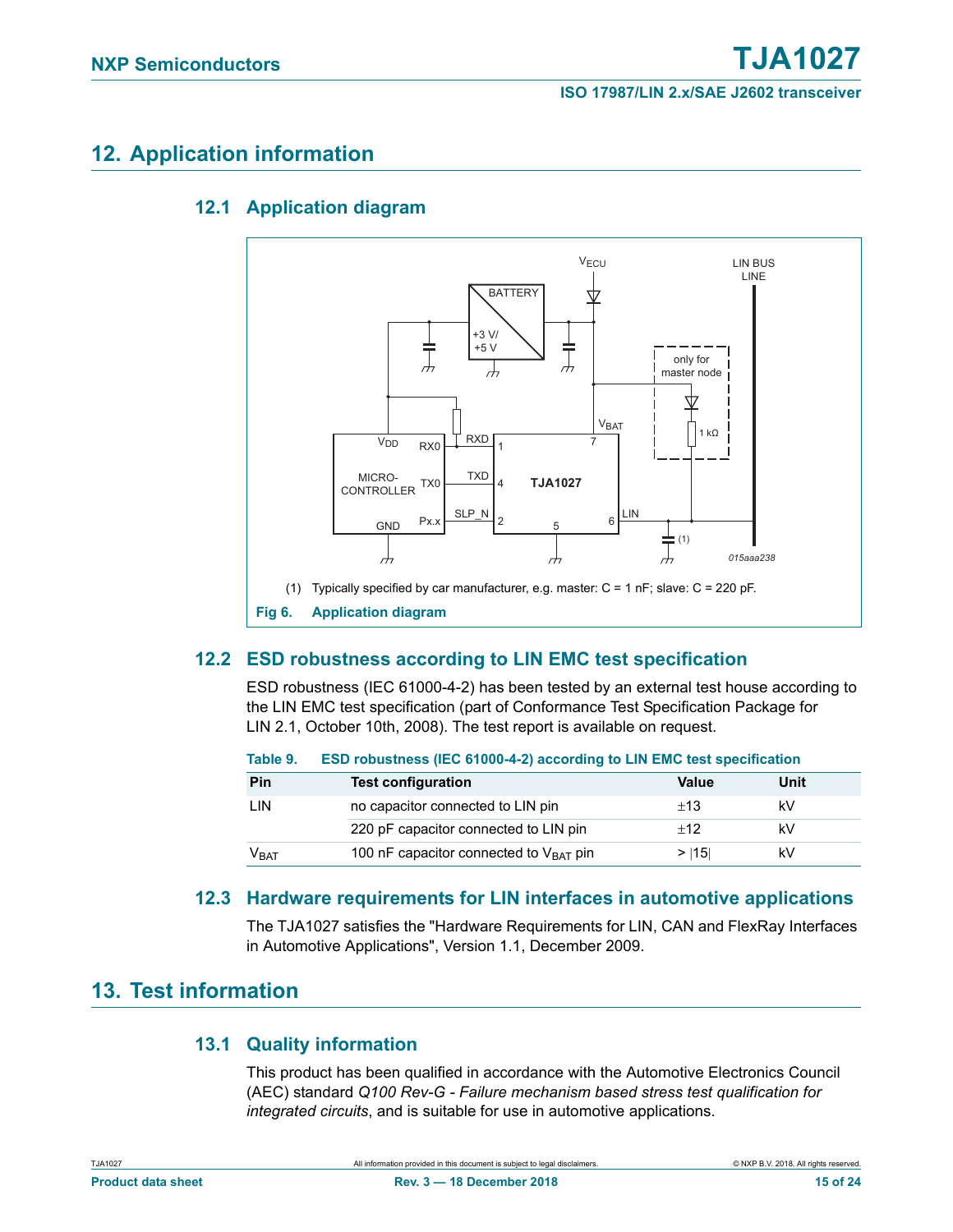## <span id="page-15-0"></span>**14. Package outline**



#### **Fig 7. Package outline SOT96-1 (SO8)**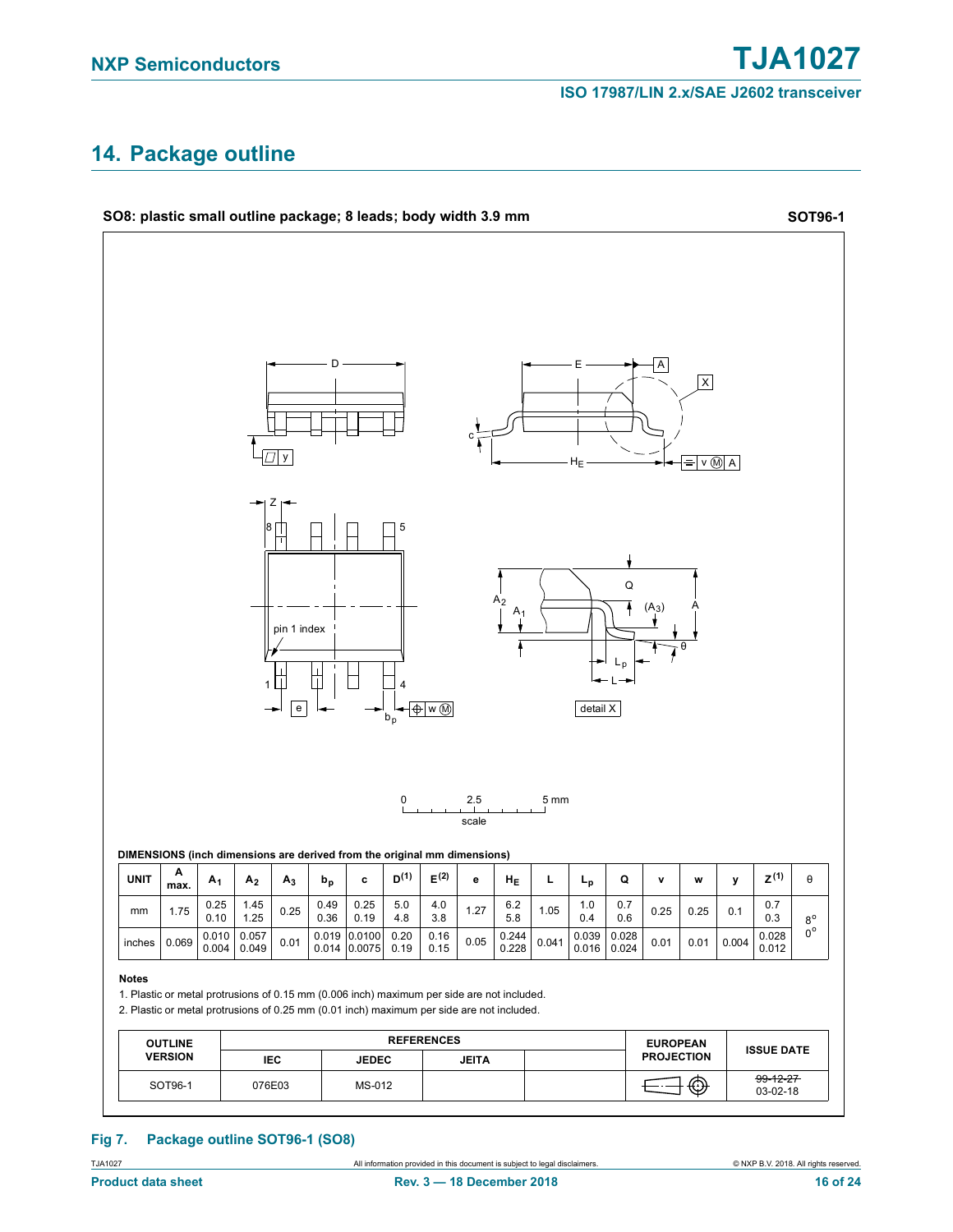

HVSON8: plastic thermal enhanced very thin small outline package; no leads;

### **Fig 8. Package outline SOT782-1 (HVSON8)**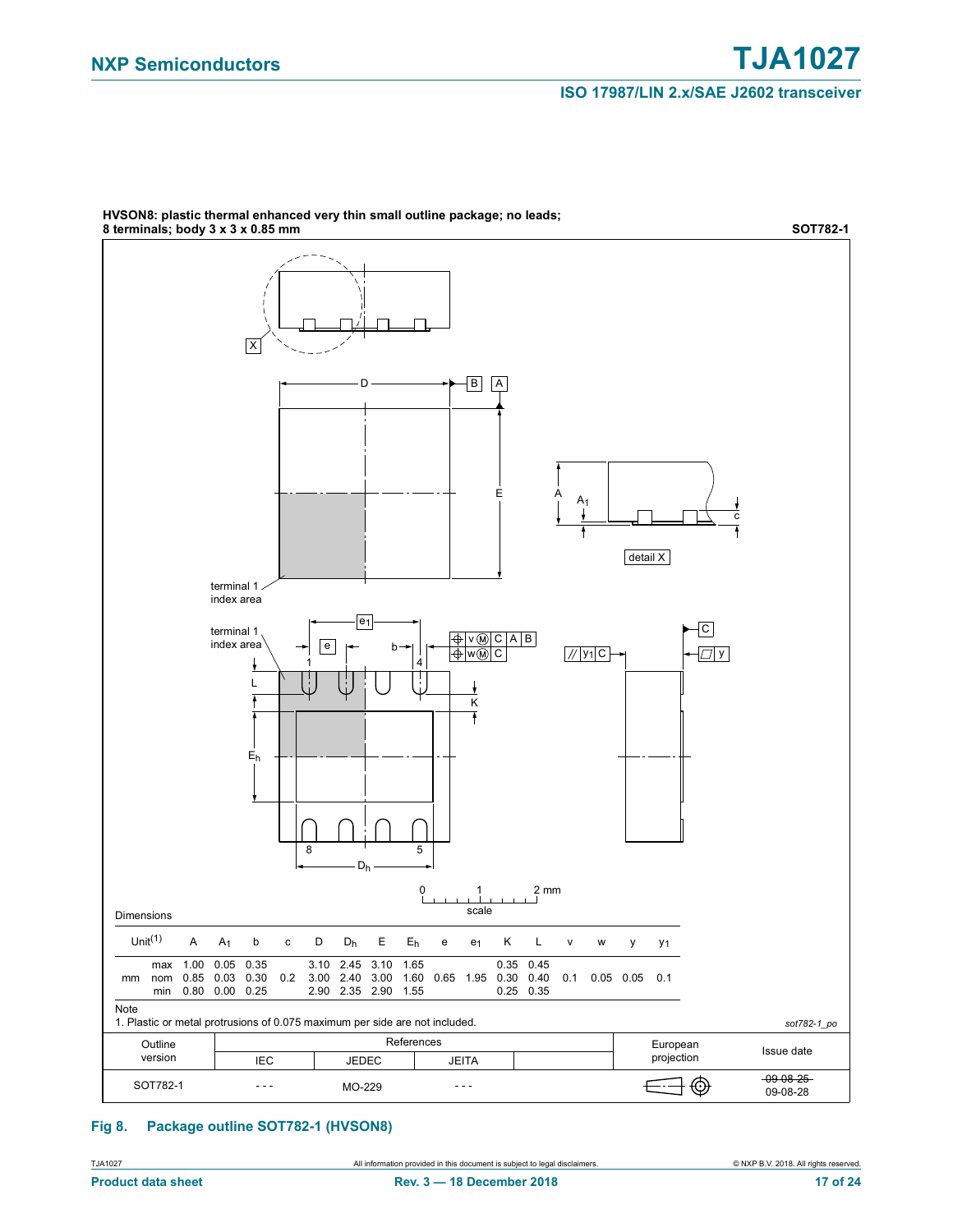## <span id="page-17-1"></span>**15. Handling information**

All input and output pins are protected against ElectroStatic Discharge (ESD) under normal handling. When handling ensure that the appropriate precautions are taken as described in *JESD625-A* or equivalent standards.

## <span id="page-17-0"></span>**16. Soldering of SMD packages**

This text provides a very brief insight into a complex technology. A more in-depth account of soldering ICs can be found in Application Note *AN10365 "Surface mount reflow soldering description"*.

### <span id="page-17-2"></span>**16.1 Introduction to soldering**

Soldering is one of the most common methods through which packages are attached to Printed Circuit Boards (PCBs), to form electrical circuits. The soldered joint provides both the mechanical and the electrical connection. There is no single soldering method that is ideal for all IC packages. Wave soldering is often preferred when through-hole and Surface Mount Devices (SMDs) are mixed on one printed wiring board; however, it is not suitable for fine pitch SMDs. Reflow soldering is ideal for the small pitches and high densities that come with increased miniaturization.

### <span id="page-17-3"></span>**16.2 Wave and reflow soldering**

Wave soldering is a joining technology in which the joints are made by solder coming from a standing wave of liquid solder. The wave soldering process is suitable for the following:

- **•** Through-hole components
- **•** Leaded or leadless SMDs, which are glued to the surface of the printed circuit board

Not all SMDs can be wave soldered. Packages with solder balls, and some leadless packages which have solder lands underneath the body, cannot be wave soldered. Also, leaded SMDs with leads having a pitch smaller than ~0.6 mm cannot be wave soldered, due to an increased probability of bridging.

The reflow soldering process involves applying solder paste to a board, followed by component placement and exposure to a temperature profile. Leaded packages, packages with solder balls, and leadless packages are all reflow solderable.

Key characteristics in both wave and reflow soldering are:

- **•** Board specifications, including the board finish, solder masks and vias
- **•** Package footprints, including solder thieves and orientation
- **•** The moisture sensitivity level of the packages
- **•** Package placement
- **•** Inspection and repair
- **•** Lead-free soldering versus SnPb soldering

### **16.3 Wave soldering**

Key characteristics in wave soldering are:

<span id="page-17-4"></span>TJA1027 All information provided in this document is subject to legal disclaimers. © NXP B.V. 2018. All rights reserved.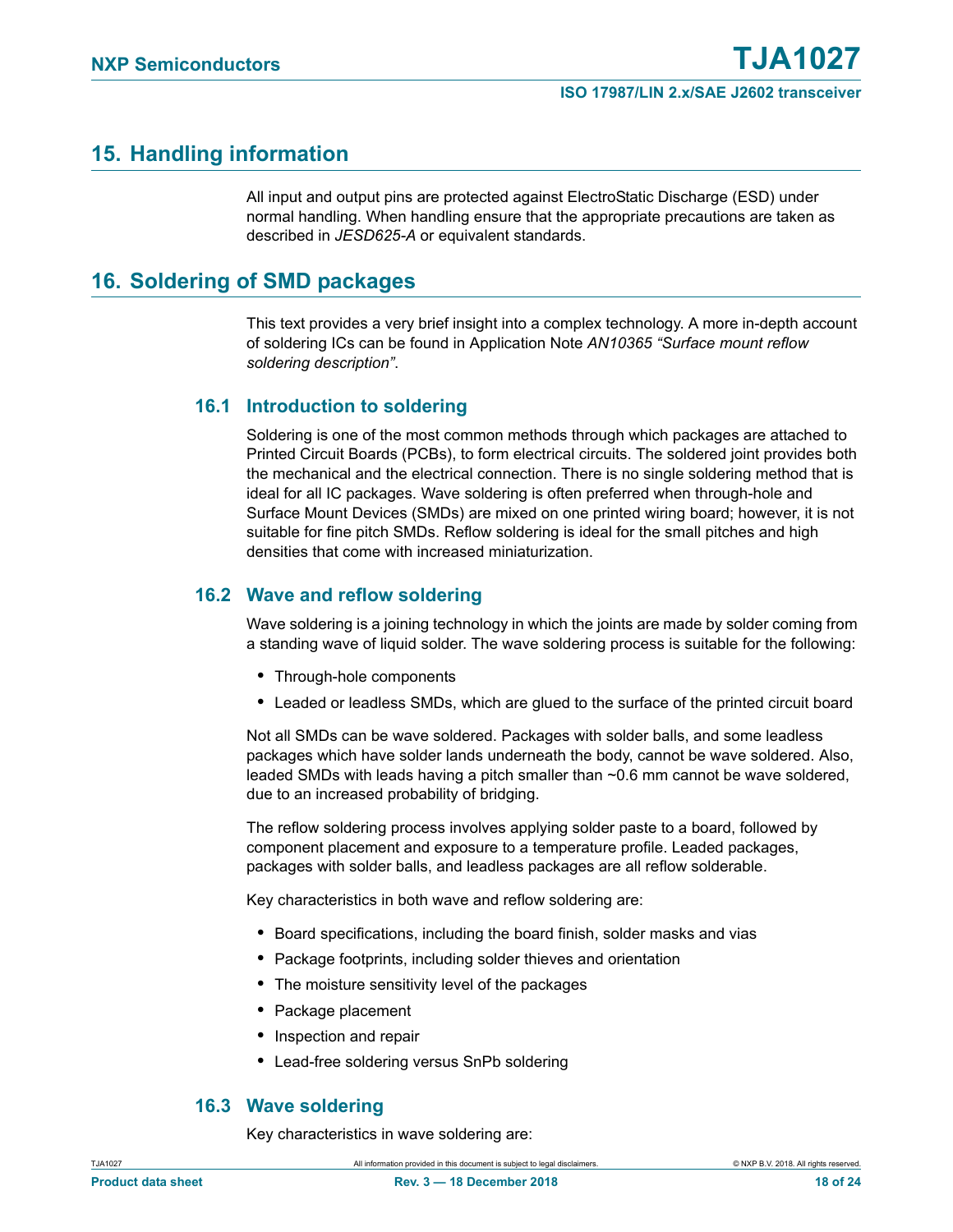- **•** Process issues, such as application of adhesive and flux, clinching of leads, board transport, the solder wave parameters, and the time during which components are exposed to the wave
- **•** Solder bath specifications, including temperature and impurities

### <span id="page-18-2"></span>**16.4 Reflow soldering**

Key characteristics in reflow soldering are:

- **•** Lead-free versus SnPb soldering; note that a lead-free reflow process usually leads to higher minimum peak temperatures (see [Figure 9](#page-19-0)) than a SnPb process, thus reducing the process window
- **•** Solder paste printing issues including smearing, release, and adjusting the process window for a mix of large and small components on one board
- **•** Reflow temperature profile; this profile includes preheat, reflow (in which the board is heated to the peak temperature) and cooling down. It is imperative that the peak temperature is high enough for the solder to make reliable solder joints (a solder paste characteristic). In addition, the peak temperature must be low enough that the packages and/or boards are not damaged. The peak temperature of the package depends on package thickness and volume and is classified in accordance with [Table 10](#page-18-0) and [11](#page-18-1)

#### <span id="page-18-0"></span>**Table 10. SnPb eutectic process (from J-STD-020D)**

| Package thickness (mm) | Package reflow temperature $(^{\circ}C)$ |            |  |
|------------------------|------------------------------------------|------------|--|
|                        | Volume (mm <sup>3</sup> )                |            |  |
|                        | $ <$ 350                                 | $\geq 350$ |  |
| < 2.5                  | 235                                      | '220'      |  |
| > 2.5                  | 220                                      | 220        |  |

#### <span id="page-18-1"></span>**Table 11. Lead-free process (from J-STD-020D)**

| Package thickness (mm) | Package reflow temperature $(^\circ \mathsf{C})$<br>Volume (mm <sup>3</sup> ) |             |        |  |
|------------------------|-------------------------------------------------------------------------------|-------------|--------|--|
|                        |                                                                               |             |        |  |
|                        | < 350                                                                         | 350 to 2000 | > 2000 |  |
| < 1.6                  | 260                                                                           | 260         | 260    |  |
| 1.6 to $2.5$           | 260                                                                           | 250         | 245    |  |
| > 2.5                  | 250                                                                           | 245         | 245    |  |

Moisture sensitivity precautions, as indicated on the packing, must be respected at all times.

Studies have shown that small packages reach higher temperatures during reflow soldering, see [Figure 9](#page-19-0).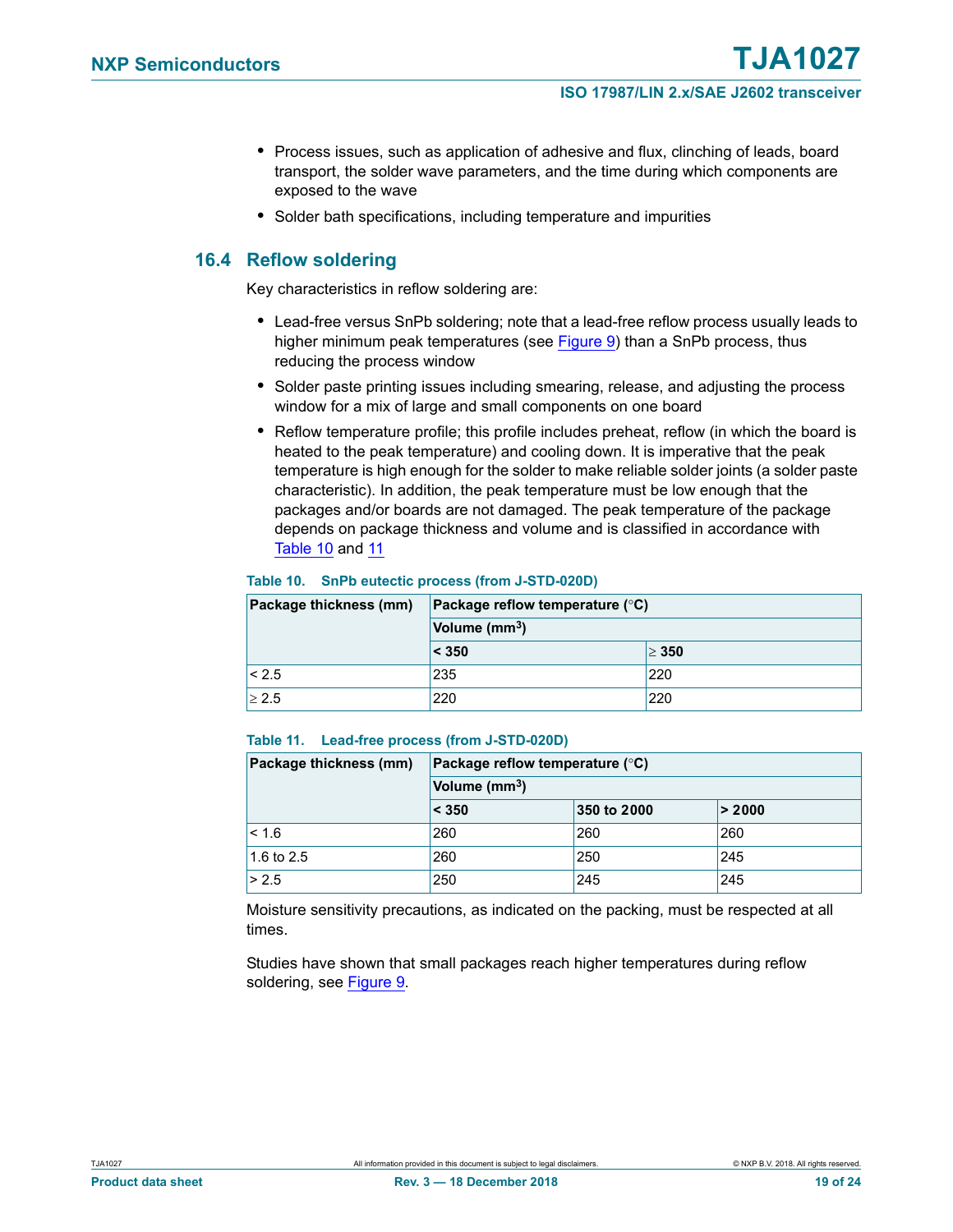

<span id="page-19-0"></span>For further information on temperature profiles, refer to Application Note *AN10365 "Surface mount reflow soldering description"*.

## <span id="page-19-1"></span>**17. Soldering of HVSON packages**

[Section 16](#page-17-0) contains a brief introduction to the techniques most commonly used to solder Surface Mounted Devices (SMD). A more detailed discussion on soldering HVSON leadless package ICs can found in the following application notes:

- **•** *AN10365 'Surface mount reflow soldering description"*
- **•** *AN10366 "HVQFN application information"*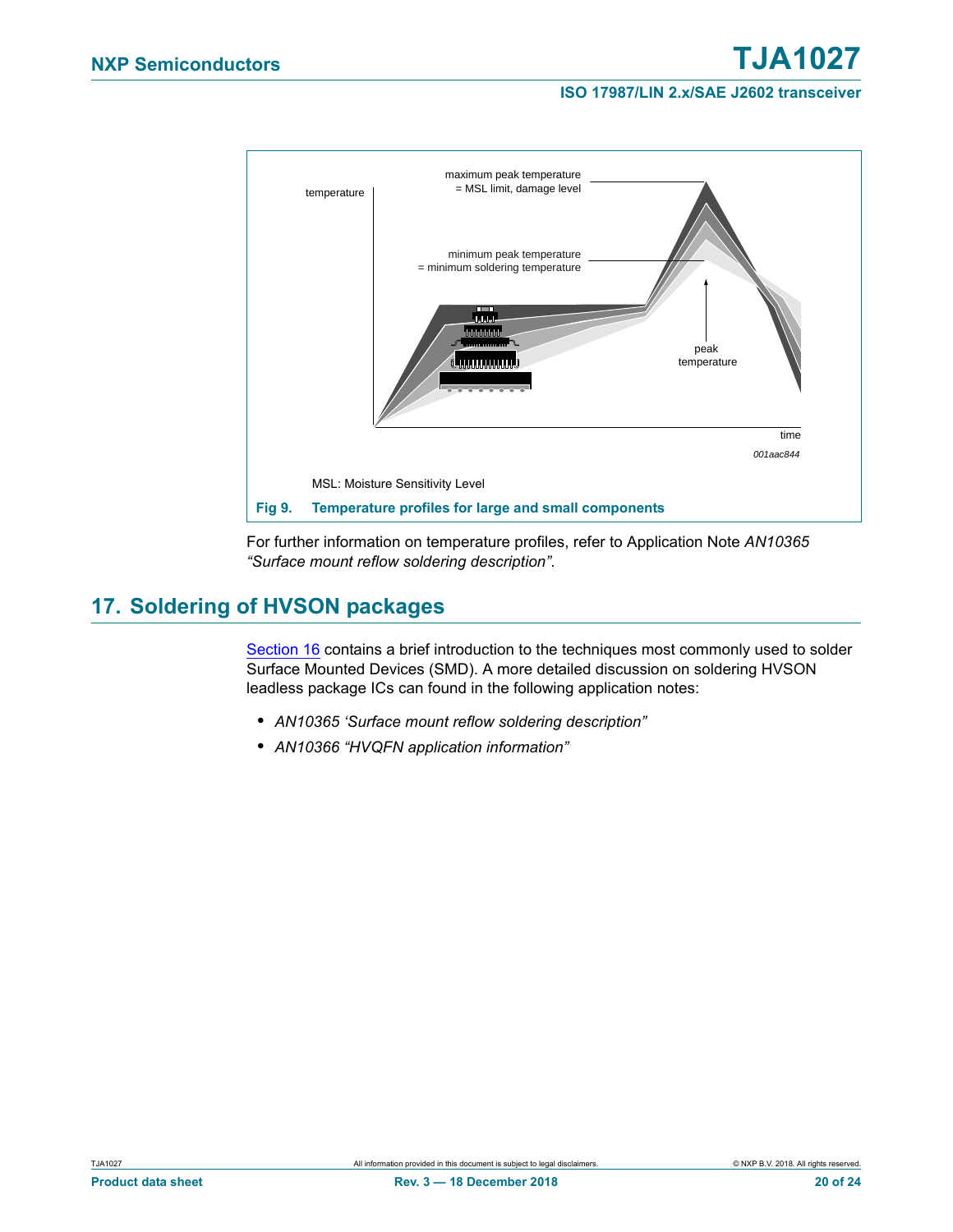## <span id="page-20-0"></span>**18. Revision history**

### **Table 12. Revision history**

| Document ID    | Release date                                                                                                       | Data sheet status  | <b>Change notice</b>     | <b>Supersedes</b>        |  |
|----------------|--------------------------------------------------------------------------------------------------------------------|--------------------|--------------------------|--------------------------|--|
| TJA1027 v.3    | 20181218                                                                                                           | Product data sheet | $\overline{\phantom{a}}$ | TJA1027 v.2              |  |
| Modifications: | • ISO 17987-4:2016 (12 V) compliant                                                                                |                    |                          |                          |  |
|                | • Section 2.1: pin compatible with TJA1020, TJA1021, TJA1022 and MC33662; pin- and<br>footprint-compatible TJA1029 |                    |                          |                          |  |
|                | • Figure 6, Figure note 1 revised                                                                                  |                    |                          |                          |  |
| TJA1027 v.2    | 20130424                                                                                                           | Product data sheet | -                        | TJA1027 v.1              |  |
| TJA1027 v.1    | 20111020                                                                                                           | Product data sheet | -                        | $\overline{\phantom{a}}$ |  |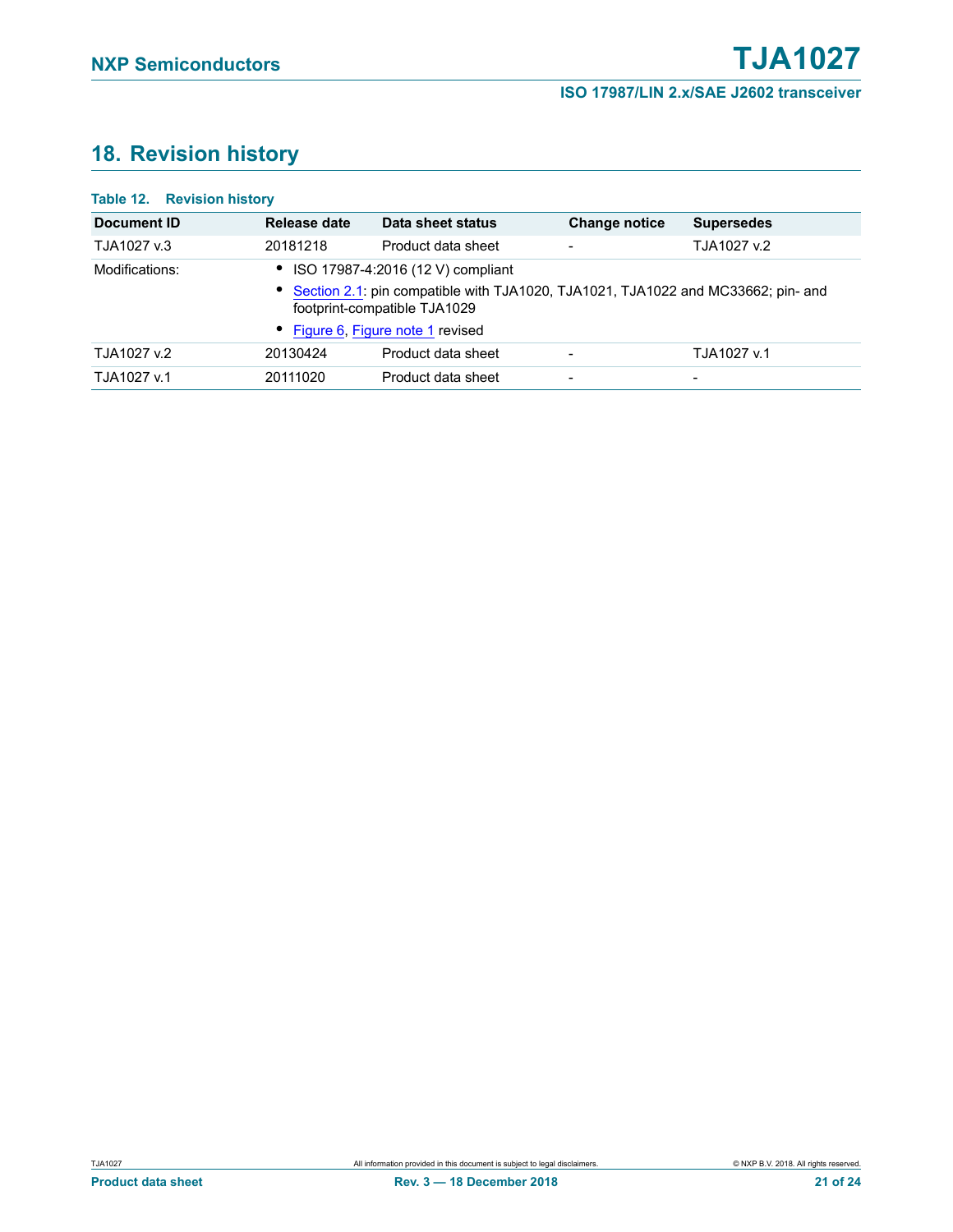## <span id="page-21-3"></span>**19. Legal information**

### <span id="page-21-4"></span>**19.1 Data sheet status**

| Document status[1][2]          | <b>Product status</b> <sup>[3]</sup> | <b>Definition</b>                                                                     |
|--------------------------------|--------------------------------------|---------------------------------------------------------------------------------------|
| Objective [short] data sheet   | Development                          | This document contains data from the objective specification for product development. |
| Preliminary [short] data sheet | Qualification                        | This document contains data from the preliminary specification.                       |
| Product [short] data sheet     | Production                           | This document contains the product specification.                                     |

<span id="page-21-0"></span>[1] Please consult the most recently issued document before initiating or completing a design.

- <span id="page-21-1"></span>[2] The term 'short data sheet' is explained in section "Definitions".
- <span id="page-21-2"></span>[3] The product status of device(s) described in this document may have changed since this document was published and may differ in case of multiple devices. The latest product status information is available on the Internet at URL [http://www.nxp.com.](http://www.nxp.com)

### <span id="page-21-5"></span>**19.2 Definitions**

**Draft —** The document is a draft version only. The content is still under internal review and subject to formal approval, which may result in modifications or additions. NXP Semiconductors does not give any representations or warranties as to the accuracy or completeness of information included herein and shall have no liability for the consequences of use of such information.

**Short data sheet —** A short data sheet is an extract from a full data sheet with the same product type number(s) and title. A short data sheet is intended for quick reference only and should not be relied upon to contain detailed and full information. For detailed and full information see the relevant full data sheet, which is available on request via the local NXP Semiconductors sales office. In case of any inconsistency or conflict with the short data sheet, the full data sheet shall prevail.

**Product specification —** The information and data provided in a Product data sheet shall define the specification of the product as agreed between NXP Semiconductors and its customer, unless NXP Semiconductors and customer have explicitly agreed otherwise in writing. In no event however, shall an agreement be valid in which the NXP Semiconductors product is deemed to offer functions and qualities beyond those described in the Product data sheet.

### <span id="page-21-6"></span>**19.3 Disclaimers**

**Limited warranty and liability —** Information in this document is believed to be accurate and reliable. However, NXP Semiconductors does not give any representations or warranties, expressed or implied, as to the accuracy or completeness of such information and shall have no liability for the consequences of use of such information. NXP Semiconductors takes no responsibility for the content in this document if provided by an information source outside of NXP Semiconductors.

In no event shall NXP Semiconductors be liable for any indirect, incidental, punitive, special or consequential damages (including - without limitation - lost profits, lost savings, business interruption, costs related to the removal or replacement of any products or rework charges) whether or not such damages are based on tort (including negligence), warranty, breach of contract or any other legal theory.

Notwithstanding any damages that customer might incur for any reason whatsoever, NXP Semiconductors' aggregate and cumulative liability towards customer for the products described herein shall be limited in accordance with the *Terms and conditions of commercial sale* of NXP Semiconductors.

**Right to make changes —** NXP Semiconductors reserves the right to make changes to information published in this document, including without limitation specifications and product descriptions, at any time and without notice. This document supersedes and replaces all information supplied prior to the publication hereof.

**Suitability for use in automotive applications —** This NXP Semiconductors product has been qualified for use in automotive applications. Unless otherwise agreed in writing, the product is not designed, authorized or warranted to be suitable for use in life support, life-critical or safety-critical systems or equipment, nor in applications where failure or malfunction of an NXP Semiconductors product can reasonably be expected to result in personal injury, death or severe property or environmental damage. NXP Semiconductors and its suppliers accept no liability for inclusion and/or use of NXP Semiconductors products in such equipment or applications and therefore such inclusion and/or use is at the customer's own risk.

**Applications —** Applications that are described herein for any of these products are for illustrative purposes only. NXP Semiconductors makes no representation or warranty that such applications will be suitable for the specified use without further testing or modification.

Customers are responsible for the design and operation of their applications and products using NXP Semiconductors products, and NXP Semiconductors accepts no liability for any assistance with applications or customer product design. It is customer's sole responsibility to determine whether the NXP Semiconductors product is suitable and fit for the customer's applications and products planned, as well as for the planned application and use of customer's third party customer(s). Customers should provide appropriate design and operating safeguards to minimize the risks associated with their applications and products.

NXP Semiconductors does not accept any liability related to any default, damage, costs or problem which is based on any weakness or default in the customer's applications or products, or the application or use by customer's third party customer(s). Customer is responsible for doing all necessary testing for the customer's applications and products using NXP Semiconductors products in order to avoid a default of the applications and the products or of the application or use by customer's third party customer(s). NXP does not accept any liability in this respect.

**Limiting values —** Stress above one or more limiting values (as defined in the Absolute Maximum Ratings System of IEC 60134) will cause permanent damage to the device. Limiting values are stress ratings only and (proper) operation of the device at these or any other conditions above those given in the Recommended operating conditions section (if present) or the Characteristics sections of this document is not warranted. Constant or repeated exposure to limiting values will permanently and irreversibly affect the quality and reliability of the device.

**Terms and conditions of commercial sale —** NXP Semiconductors products are sold subject to the general terms and conditions of commercial sale, as published at [http://www.nxp.com/profile/terms,](http://www.nxp.com/profile/terms) unless otherwise agreed in a valid written individual agreement. In case an individual agreement is concluded only the terms and conditions of the respective agreement shall apply. NXP Semiconductors hereby expressly objects to applying the customer's general terms and conditions with regard to the purchase of NXP Semiconductors products by customer.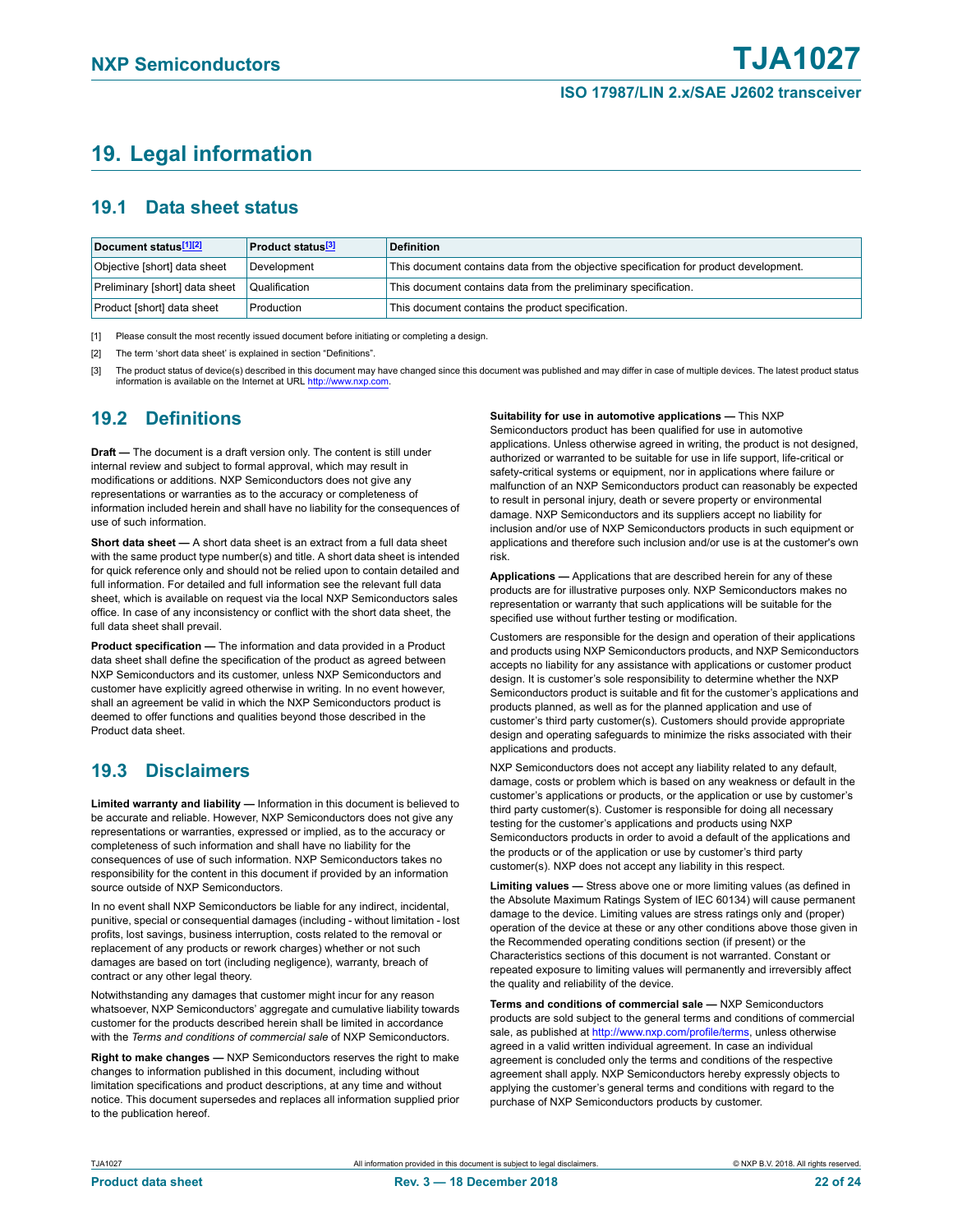**No offer to sell or license —** Nothing in this document may be interpreted or construed as an offer to sell products that is open for acceptance or the grant, conveyance or implication of any license under any copyrights, patents or other industrial or intellectual property rights.

**Export control —** This document as well as the item(s) described herein may be subject to export control regulations. Export might require a prior authorization from competent authorities.

**Quick reference data —** The Quick reference data is an extract of the product data given in the Limiting values and Characteristics sections of this document, and as such is not complete, exhaustive or legally binding.

### <span id="page-22-0"></span>**19.4 Trademarks**

Notice: All referenced brands, product names, service names and trademarks are the property of their respective owners.

## <span id="page-22-1"></span>**20. Contact information**

For more information, please visit: **http://www.nxp.com**

For sales office addresses, please send an email to: **salesaddresses@nxp.com**